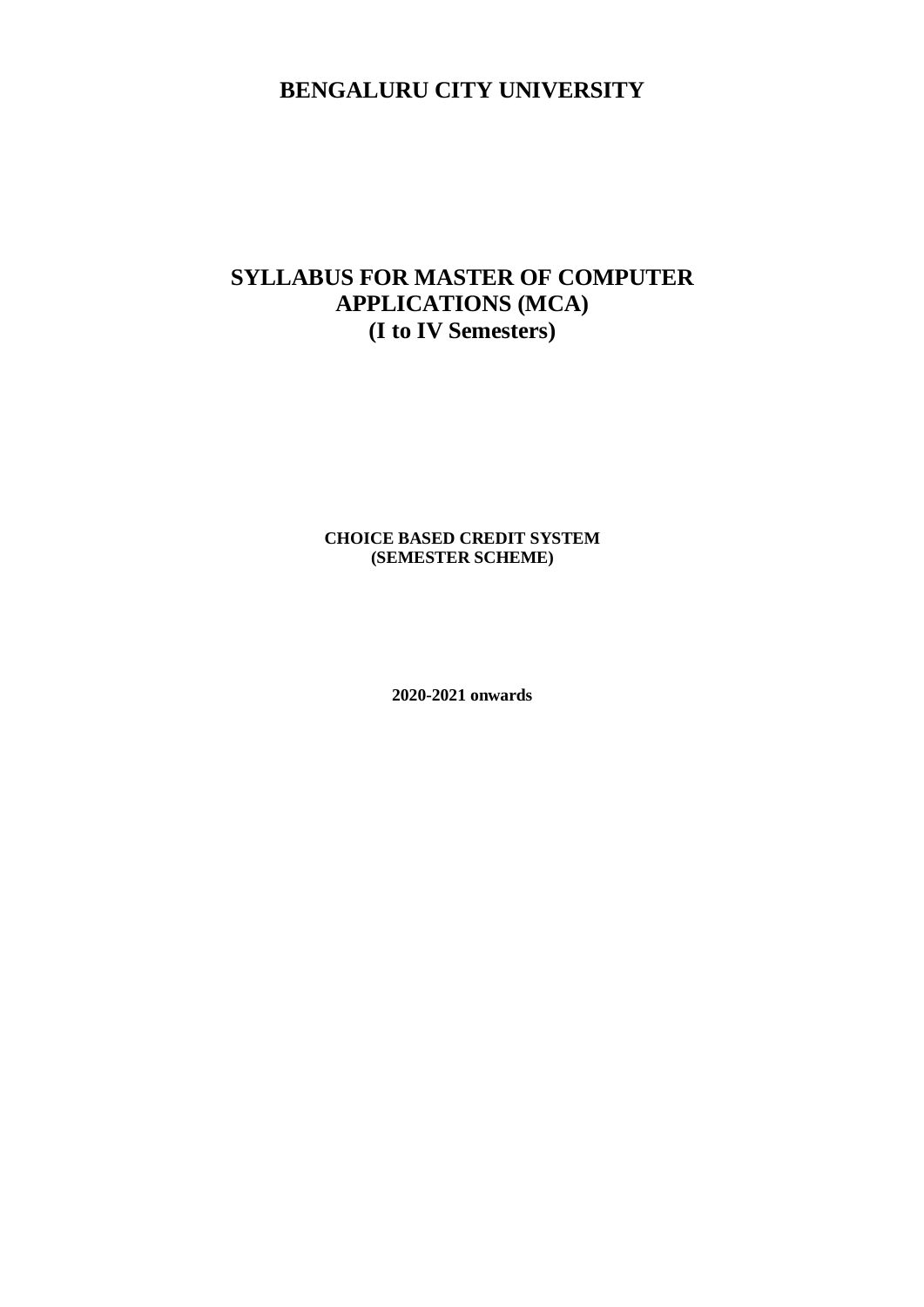## **BENGALURU CITY UNIVERSITY**

## **REGULATIONS, SCHEME AND SYLLABUS**

**For the course**

## **MASTER OF COMPUTER APPLICATIONS (MCA)**

**I to IV Semesters**

**(Choice Based Credit System -Y2K20 Scheme)**

**Revised w.e.f.**

**Academic Year 2020-21 and onwards**

**MCA PROGRAMME**

**CENTRAL COLLEGE CAMPUS BENGALURU UNIVESITY, BENGALURU**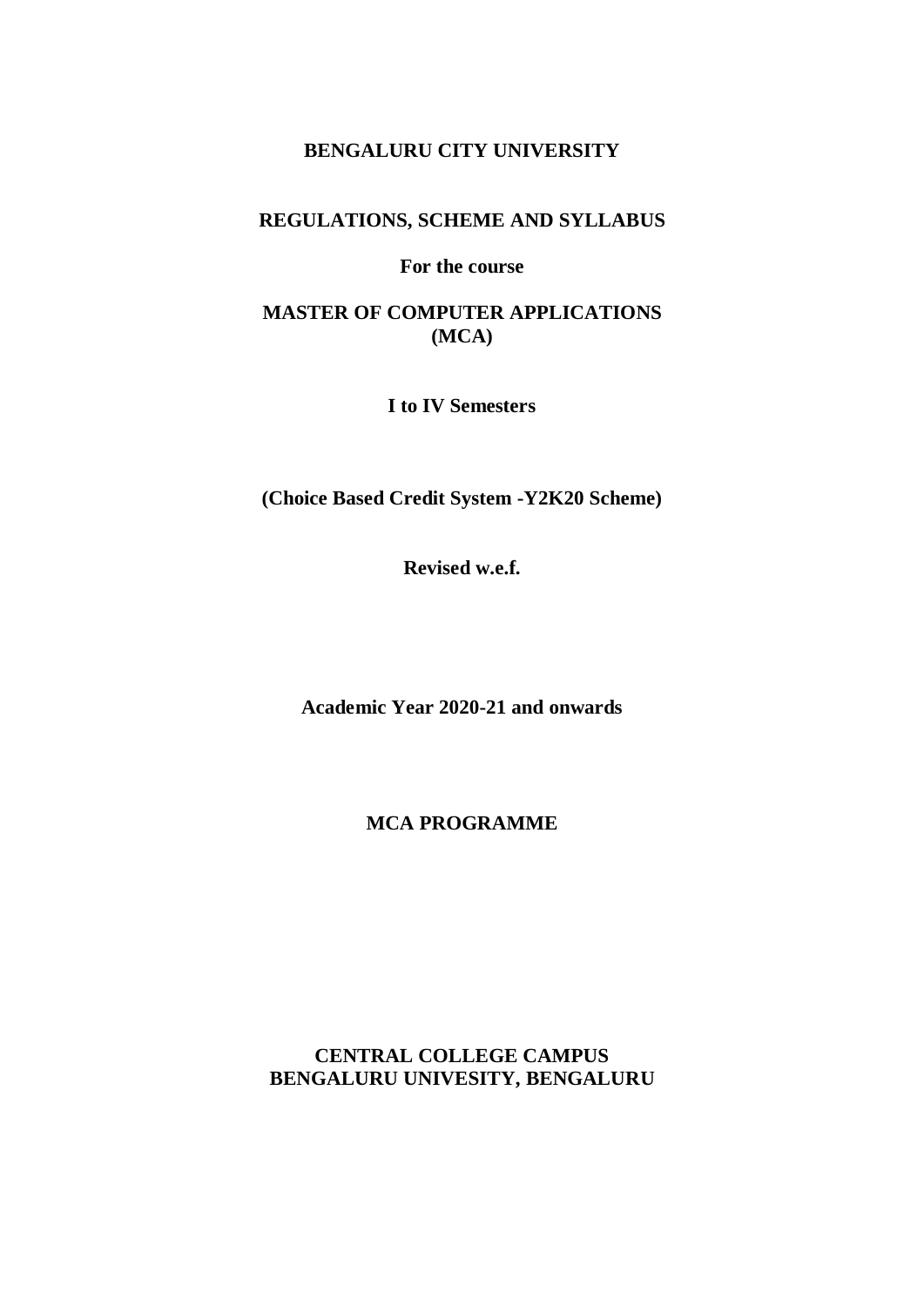### **BENGALURU CITY UNIVERSITY Regulations of Master of Computer applications (MCA) Course**

- 1 **TITLE OF THE COURSE:** The course shall be called MCA Master of Computer Applications.
- 2 **DURATION OF THE COURSE**: The course of study shall be two years.
- 3 **ELIGIBILITY FOR ADMISSION**: A candidate with any degree of a minimum of 3 years duration (10+2+3) of Bangalore university or of any other University equivalent there in to with a minimum of 50% of marks in the aggregate of all subjects including languages, if any, provided further, that the candidate has studied Mathematics / Computer science /Business Mathematics / Statistics / Computer Applications / Electronics as a subject at PUC level or equivalent HSC (XII Standard) or at Degree level is eligible for admission to MCA Course. Relaxation to SC/ST, Group I be extended as per University norms.
- 4 **ATTENDANCE**: In each Semester a candidate should be considered to have successfully undergone the prescribed Course of study if the candidate has attended at least 75% of the classes in each subject (Theory, Lab & Practical).

### 5 **SCHEME OF EXAMINATION**:

A. The Internal Assessment marks should be decided for each of the theory subjects by conducting 2 tests, each of 60 minutes duration, spread over the span of a Semester. A seminar should also be given by the student in the second year and the same to be assessed and evaluated for internal assessment along with two tests.

B. The Internal Assessment marks in Practical course are based on the performance in the Laboratory. The Internal Assessment marks for Project work of a candidate is based on the dissertation and seminar.

### 6 **ELIGIBILITY TO GO TO THE HIGHER SEMESTER**:

A. A Candidate is allowed to carry over all the previous uncleared (failed) theory papers and Practicals to subsequent semesters from the first to fourth semester.

B. The maximum period for the completion of the course shall be four years from the date of admission.

### 7 **MINIMUM FOR PASS AND DECLARATION OF RESULTS**

A. For a pass in a semester, a candidate shall secure a minimum of 40% of the marks prescribed for a subject in the University Examination (Theory, Practical, Project work) and 50% of the marks in the aggregate inclusive of the Internal Assessment marks obtained in all subjects put together.

B. The candidates who do not satisfy  $7(A)$  shall be deemed to have failed and have to take exams in the subjects in which he has secured less than 40% at the University examination.

C. Provision is made for rejection of results of all the subjects of a Semester only once, if the candidate decides to reappear for all the subjects of that semester. Such rejection should be made within 30 days of announcement of result, by making a written application, through the Head of the Institution. If such rejection is in respect of the results of all the subjects of one semester and earn fresh Internal marks as well.

D. The results of any semester will be declared as pass or fail as the case may be in accordance with regulation 7(A).

E. To be eligible for the award of the MCA degree, a candidate shall have completed the scheme of training and passed in all subjects prescribed for the Course.

F. Further to regulation 7(A), the classification followed by the University for all PG courses shall be made applicable for the declaration of results of each Semester.

### 8 **CLASSIFICATION OF RESULT FOR THE MCA COURSE AND DECLARATION OF RANKS:**

Further to regulations 7(A) and 7(F), the names of all successful candidates securing First Class with Distinction and First Class in the First attempt shall be arranged in the order of Merit and only first FIVE Ranks shall be declared.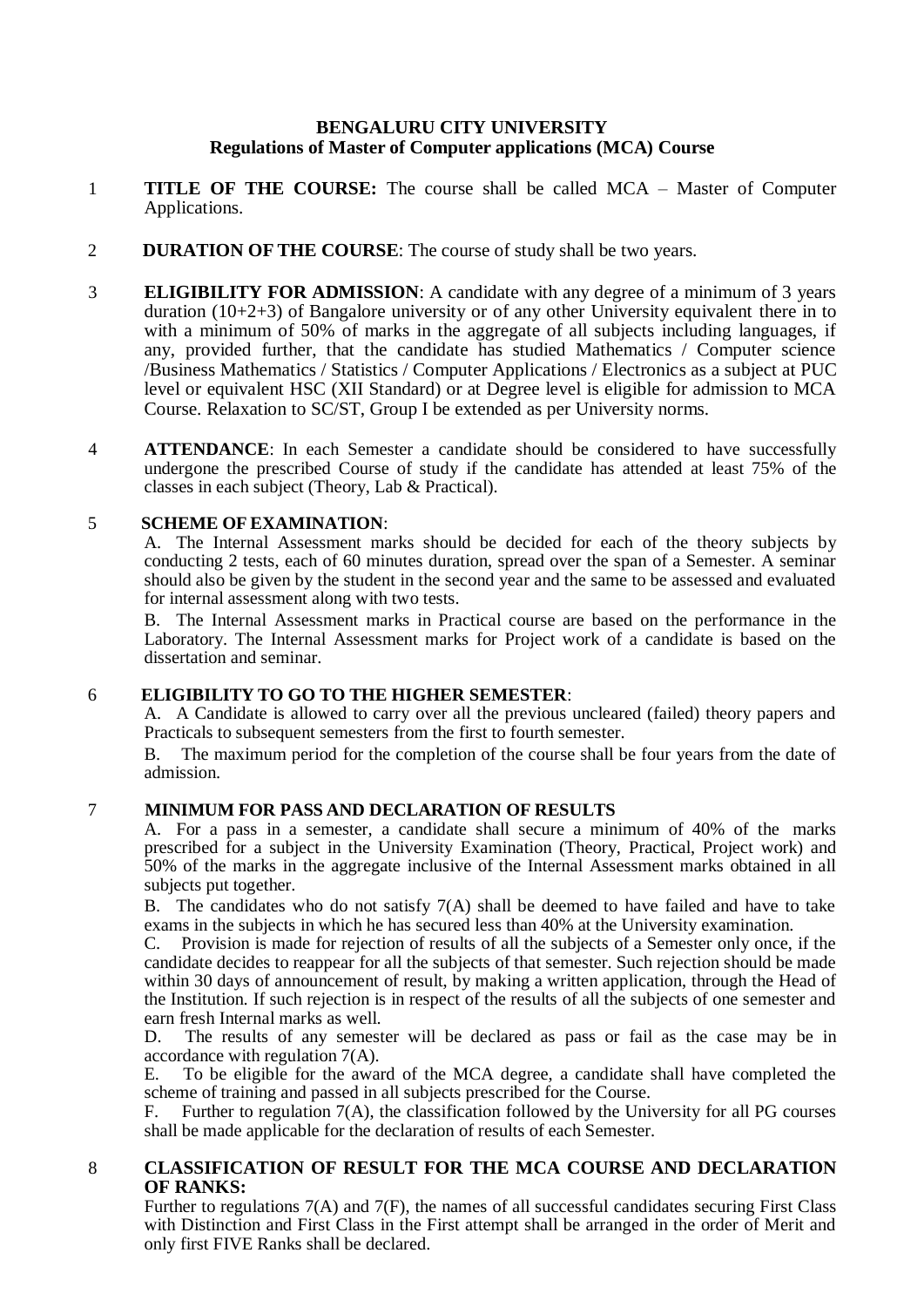9 A candidate shall complete examinations of all Semesters of MCA Course within - FOUR years from the date of admission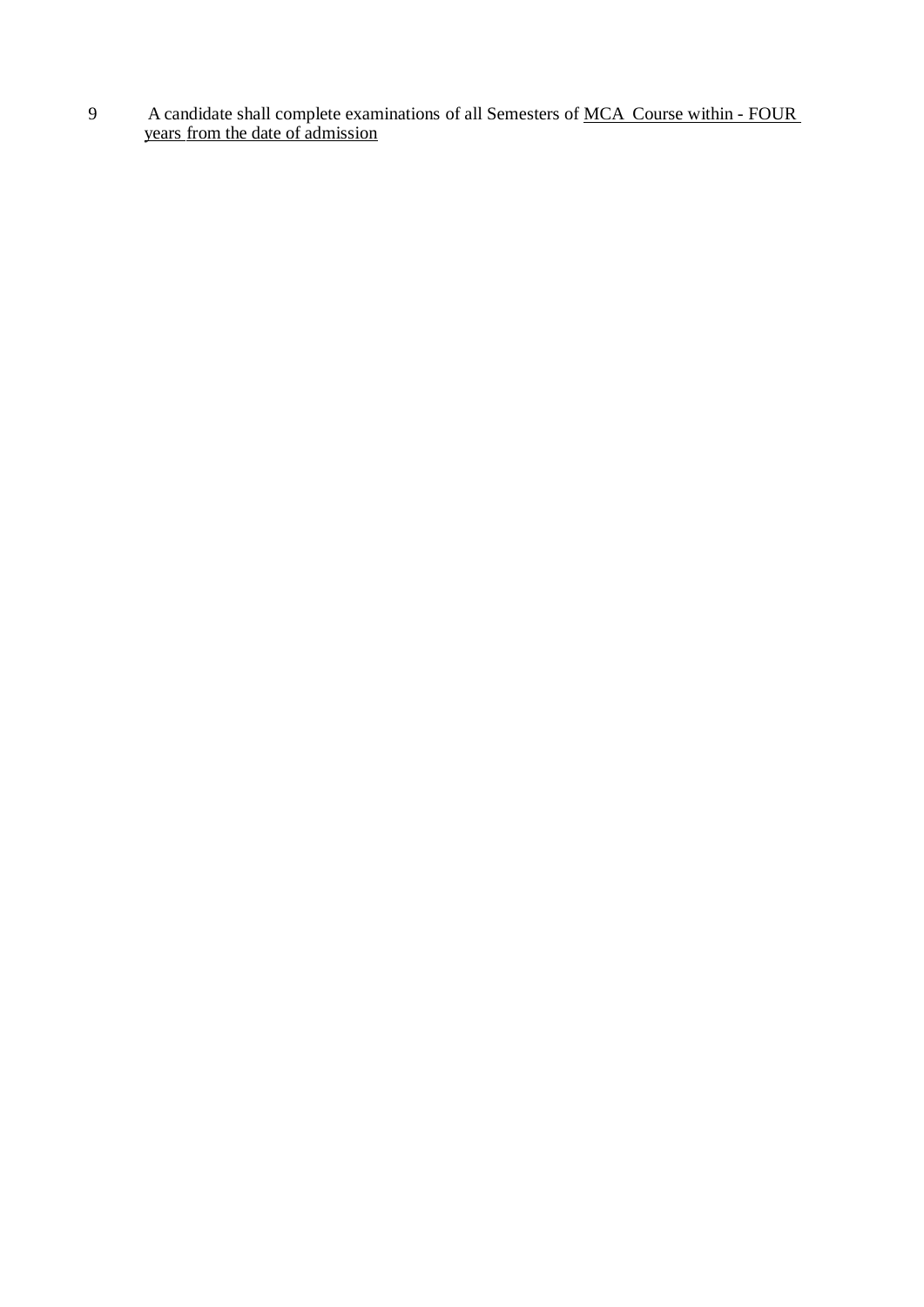## **SCHEME OF STUDY AND EXAMINATION FOR MASTER OF COMPUTER APPLICATIONS (MCA)**

| Sem          | Paper Code | Title of the paper                        | Hours          | Marks |      | Credits |                |     |
|--------------|------------|-------------------------------------------|----------------|-------|------|---------|----------------|-----|
|              |            |                                           | / Week         | IA    | Exam | Total   | Subject        | Sem |
| I            | 1MCA1      | The Art of<br>Programming                 | $\overline{4}$ | 30    | 70   | 100     | $\overline{4}$ | 28  |
|              | 1MCA2      | <b>Discrete Mathematics</b>               | $\overline{4}$ | 30    | 70   | 100     | $\overline{4}$ |     |
|              | 1MCA3      | Computer Organization<br>and Architecture | $\overline{4}$ | 30    | 70   | 100     | $\overline{4}$ |     |
|              | 1MCA4      | Theory of Computation                     | $\overline{4}$ | 30    | 70   | 100     | $\overline{4}$ |     |
|              | 1MCA5      | <b>Object Oriented</b><br>Programming     | $\overline{4}$ | 30    | 70   | 100     | $\overline{4}$ |     |
|              | 1MCA6      | Data Structures                           | $\overline{4}$ | 30    | 70   | 100     | $\overline{4}$ |     |
|              | 1MCA7      | Data Structures Lab                       | 8              | 30    | 70   | 100     | $\overline{2}$ |     |
|              | 1MCA8      | Object Oriented Lab                       | 8              | 30    | 70   | 100     | $\overline{2}$ |     |
| $\mathbf{I}$ | 2MCA1      | <b>Operating Systems</b>                  | $\overline{4}$ | 30    | 70   | 100     | $\overline{4}$ | 28  |
|              | 2MCA2      | Database Management<br><b>Systems</b>     | $\overline{4}$ | 30    | 70   | 100     | $\overline{4}$ |     |
|              | 2MCA3      | <b>Computer Networks</b>                  | $\overline{4}$ | 30    | 70   | 100     | $\overline{4}$ |     |
|              | 2MCA4      | Software Engineering                      | $\overline{4}$ | 30    | 70   | 100     | $\overline{4}$ |     |
|              | 2MCA5      | The Design and<br>Analysis of Algorithm   | $\overline{4}$ | 30    | 70   | 100     | $\overline{4}$ |     |
|              | 2MCA6      | Artificial Intelligence                   | $\overline{4}$ | 30    | 70   | 100     | $\overline{4}$ |     |
|              | 2MCA7      | Database Management<br>System Lab         | 8              | 30    | 70   | 100     | $\overline{2}$ |     |
|              | 2MCA8      | Unix Programming Lab                      | 8              | 30    | 70   | 100     | $\overline{2}$ |     |
| $\rm III$    | 3MCA1      | Open Elective                             | 3              | 30    | 70   | 100     | 3              | 26  |
|              | 3MCA2      | Soft Core                                 | 3              | 30    | 70   | 100     | 3              |     |
|              | 3MCA3      | <b>Research Methodology</b>               | $\overline{4}$ | 30    | 70   | 100     | $\overline{4}$ |     |
|              | 3MCA4      | Elective I                                | $\overline{4}$ | 30    | 70   | 100     | $\overline{4}$ |     |
|              | 3MCA5      | Elective II                               | $\overline{4}$ | 30    | 70   | 100     | $\overline{4}$ |     |
|              | 3MCA6      | Elective III                              | $\overline{4}$ | 30    | 70   | 100     | $\overline{4}$ |     |
|              | 3MCA7      | <b>MINI PROJECT</b>                       | 8              | 30    | 70   | 100     | $\overline{4}$ |     |
| IV           |            | <b>MAIN PROJECT</b>                       |                |       |      |         | 16             | 16  |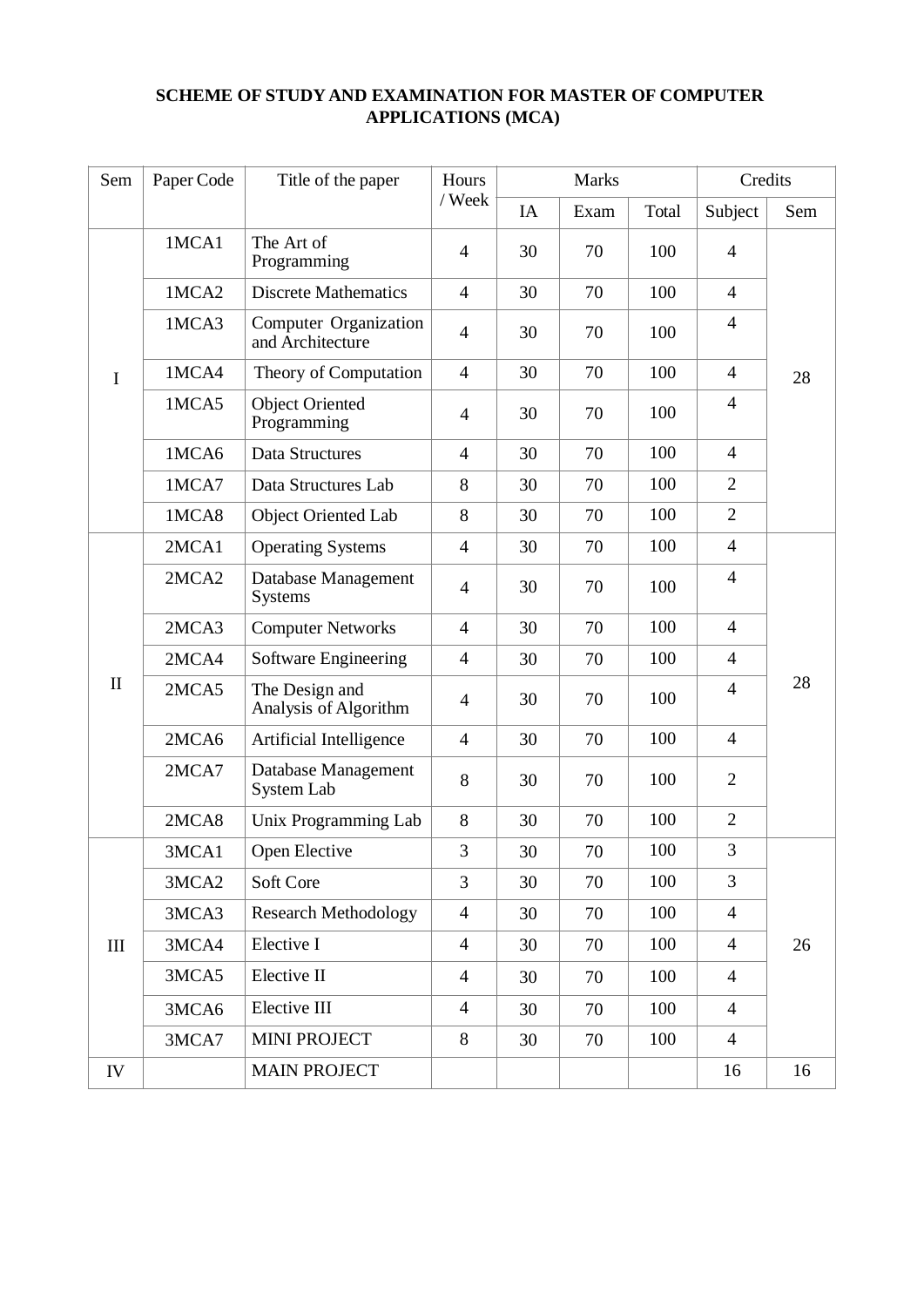### **FIRST SEMESTER MCA 1MCA1: THE ART OF COMPUTER PROGRAMMING**

Total Teaching Hours: 52 No. of Hours/Week: 04

**UNIT-I** [13 Hours] Introduction: The Role of Algorithms in Computing, Algorithms as a technology, Analyzing algorithms, Designing algorithms, Growth of Functions, Asymptotic notation, Standard notations and common functions. Fundamental Algorithms: Exchanging the values of two variables, Counting, Summation of a set of numbers, Factorial Computation, Generating of the Fibonacci sequence, Reversing the digits of an integer, Base Conversion, Character to number conversion .

**UNIT – II** [13 Hours]

C Programming: Getting Started, Variables and Arithmetic expressions. Input and Output: Standard input and output, formatted output- printf, variable length argument list, formatted input- scanf. Control Flow: Statements and Blocks, If-else, else-if, switch, loops: while loop, for loop, do while, break and continue, goto and labels. Pointers and Arrays: pointers and address, pointers and function arguments, multidimensional array, initialization of pointer arrays, command line arguments.

**UNIT -III** [13 Hours] Factoring Methods: Finding the square root of a number, the smallest Divisor of an integer, the greatest common divisor of two integers, generating prime numbers, computing the prime factors lof an integer, generation of pseudo random numbers, raising a number to a large power, computing the nth Fibonacci Number. Array Techniques: Array order Reversal, Array counting or Histogramming, Finding the maximum number in a set, removal of duplicates from an ordered array, partitioning an array, Finding the kth smallest element, multiplication of two matrices.

**UNIT – IV** [13 Hours] Merging: the two-way merge. Sorting: Sorting by selection, sorting by exchange, sorting by insertion, sorting by diminishing increment, sorting by partitioning. Searching: binary search, hash search. Text processing and Pattern searching: text line length adjustment, left and right justification of text, keyword searching in text, text line editing, linear pattern search, sublinear pattern search

### *Text Books:*

*1. R.G.Dromey, "How to Solve it by Computer". Pearson Education India, 2008. 2. Thomas H. Cormen, Charles E. Leiserson, Ronald L. Rivest, Clifford Stein, "Introduction to Algorithms", 3rd Edition, The MIT Press Cambridge, Massachusetts London, England, 2009. 3. Brain M. Kernighan, and Dennis M. Ritchie, "The C Programming Language". 2nd edition, Princeton Hall Software Series, 2012.*

### *Reference Books:*

*1. Steven S. Skiena, "The Algorithm Design Module", 2nd Edition, Springer-Verlag London Limited, 2008*

*2. Donald E. Knuth, The Art of Computer Programming", Volume 1: Fundamental Algorithms, 3rd Edition, Addison Wesley Longman, 1997.*

*3. Donald E. Knuth, The Art of Computer Programming", Volume 2: Seminumerical Algorithms, 3rd Edition, Addison Wesley Longman, 1998.*

*4. Greg Perry and Dean Miller, "C programming Absolute Beginner's Guide", 3'd edition, Pearson Education, Inc, 2014.*

### *Web Resources:*

*1. http://algorithmsforinterviews.com "Algorithms for Interviews"*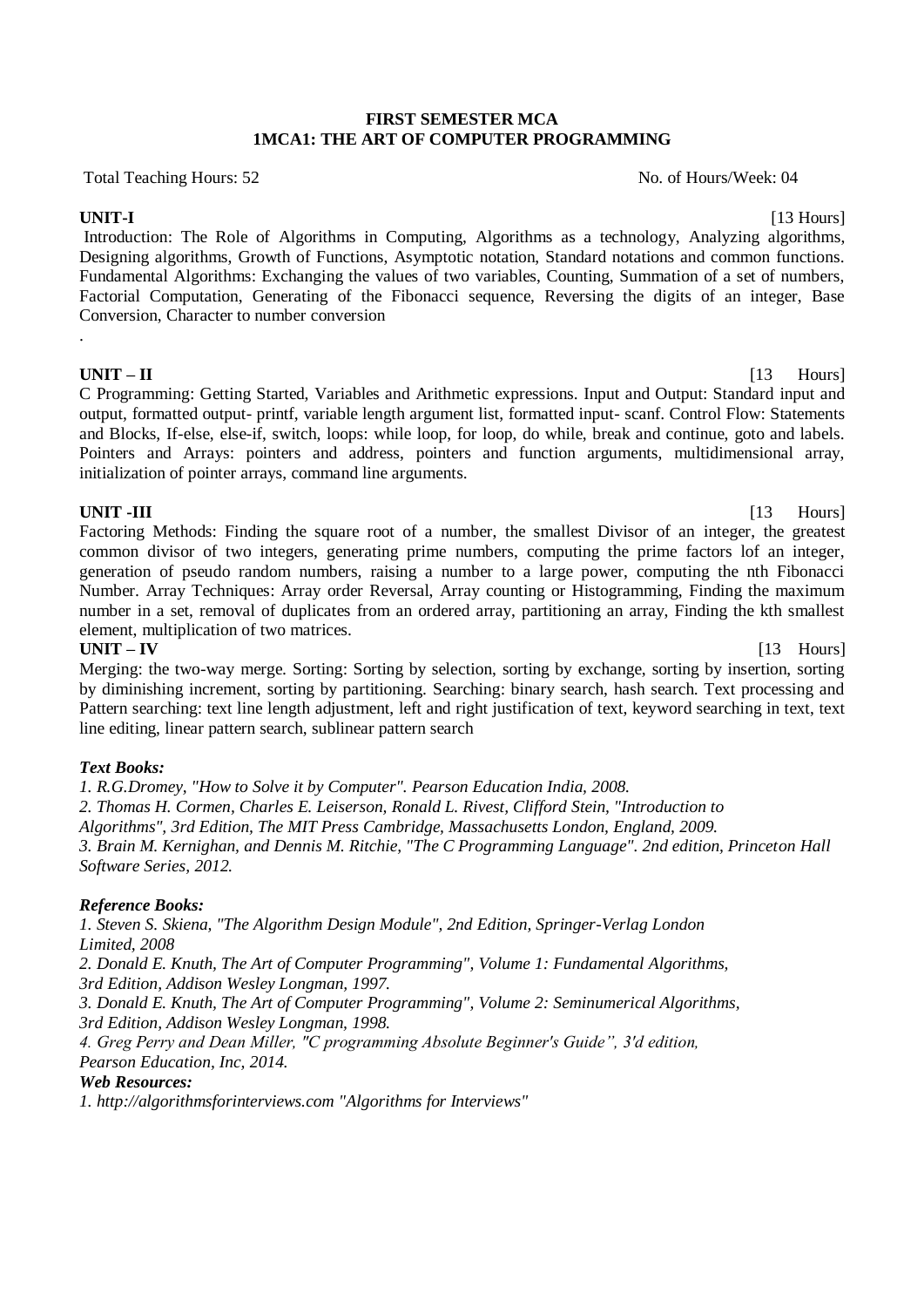### **1MCA2: DISCRETE MATHEMATICS**

Total Teaching Hours: 52 No. of Hours/Week: 04

**UNIT-1** [13 Hours] Set Theory and Logic: Fundamentals of Set theory, Set Operations and the Laws of Set Theory, Counting and Venn Diagrams, Cartesian Products and Relations, Functions-One-to-One, Onto Functions, Function Composition and Inverse Functions. Mathematical Induction, The well ordering principle, Recursive Definitions, Structural Induction, Recursive algorithms. Fundamentals of Logic, Propositional Logic, Logical Connectives and Truth Tables, Logic Equivalence, Predicates and Quantifiers, Nested Quantifiers, Rules of Inference, Introduction to Proofs. Proof Methods and strategy.

### **UNIT – II** [13 Hours]

Counting and Relations: Basics of counting, Pigeonhole Principle, Permutation and Combinations, Binomial coefficients. Recurrence relations, Modeling with recurrence relations with examples of Fibonacci numbers and the tower of Hanoi problem. Divide and Conquer relations with examples (no theorems). Definition and types of relations, Representing relations using matrices and digraphs, Partial Orderings, Hasse diagrams, Maximal and Minimal elements, Lattices.

### **UNIT -III** [13 Hours]

Probability: The Concept of Probability-Sample Spaces, Probability as Relative Frequency, Axiomatic Definition of Probability, Properties of Probability, Additive Property, Conditional Probability, Multiplicative Law of Probability, Law of Total Probability Bayes' Formula, Independent Events. Random Variables, Distribution Functions, Discrete Random Variables, Continuous Random Variables, Probability Mass Function and Probability Density Function, Expectation and Variance, Functions of Random Variables, Some important Probability Distributions: Discrete - Bernoulli Trials and Binomial distribution, Geometric distribution and Poisson distribution, Continuous - Uniform distribution, Normal distribution and Exponential distribution

### **UNIT – IV** [13 Hours]

Graph Theory: Graphs: Introduction, Representing Graphs, Graph Isomorphism, Operations on graphs. Trees: Introduction, Applications of Trees, Tree Traversal, Spanning Trees, Minimum Spanning Trees, Prim's and Kruskul's Algorithms. Connectivity, Euler and Hamilton Paths, Planar Graphs. Directed graphs: Fundamentals of Digraphs, Computer Recognition – Zero-One Matrices and Directed Graphs, Out-degree, in-degree, connectivity, orientation, Eulerian and Hamilton directed graphs, tournaments.

### *Text Books:*

*1. Ralph P. Grimaldi: Discrete and Combinatorial Mathematics, 5th Edition, Pearson Education, 2004.*

*2. C. L. Liu: Elements of Discrete Mathematics, Tata McGraw-Hill, 2000.*

- *3. Sheldon M Ross: Introduction to Probability Models, 12th edition, Academic Press, 2019.*
- *4. F. Harary: Graph Theory, Addition Wesley, 1969.*

### *Reference Books:*

*1. Kenneth H Rosen: "Discrete Mathematics and its Applications", McGraw Hill publications, 7th edition, 2007*

*2. J. P. Tremblay and R.P. Manohar: Discrete Mathematical Structures with applications to Computer Science, Mc Graw Hill Ed. Inc. 1975.*

*3. Sheldon M Ross: Introduction to Probability and Statistics for Engineers and Scientists, 6th edition, Academic Press, 2020.*

*4. Michael Baron: Probability and Statistics for Computer Scientists, 3rd Edition, CRC, 2019 Web Resources:*

*1. https://www.my-mooc.com/en/categorie/mathematics*

*2. http://www.nptelvideos.in/2012/11/discrete mathematical-structures.html*

*3.<https://ocw.mit.edu/courses/mathematics/>*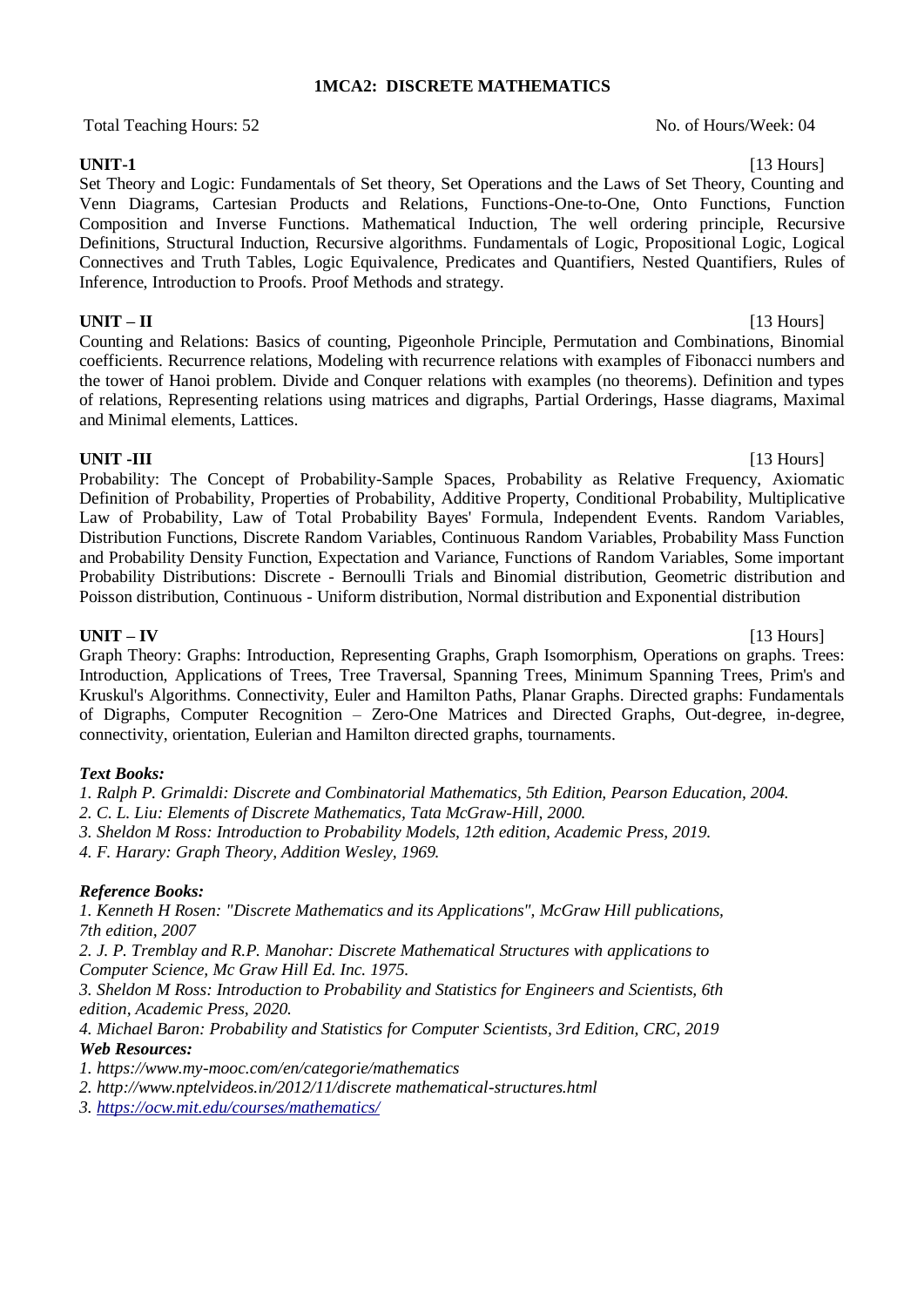### **1MCA3: COMPUTER ORGANIZATION AND ARCHITECTURE**

Total Teaching Hours: 52 No. of Hours/Week: 04

**UNIT – I** [13Hours] Number Systems: Binary, Octal, Hexa decimal numbers, base conversion, addition, subtraction of binary numbers, one's and two's complements, positive and negative numbers, character codes ASCII, EBCDIC etc. Computer Arithmetic: Addition and Subtraction, Multiplication and Division algorithms, Floating-point Arithmetic Operations, Decimal arithmetic operations. Structure of Computers: Computer types, Functional units, Basic operational concepts, Von- Neumann Architecture, Bus Structures, Software, Performance, Multiprocessors and Multicomputer, Digital Logic Circuits: Logic gates, Boolean algebra, Map Simplification. Combinational Circuits: Half Adder, Full Adder, flip flops. Sequential circuits: Shift registers, Counters, Integrated Circuits, Mux, Demux, Encoder, Decoder. Data representation: Fixed and Floating point, Error detection and correction codes.

### **UNIT – II** [13Hours]

Basic Computer Organization and Design: Instruction codes, Computer Registers,Computer Instructions and Instruction cycle. Timing and Control, Memory-Reference Instructions, Input-Output and interrupt. Central processing unit: Stack organization, Instruction Formats, Addressing Modes, Data Transfer and Manipulation, Complex Instruction Set Computer (CISC) Reduced Instruction Set Computer (RISC), CISC vs RISC

### **UNIT -III** [13Hours]

Register Transfer and Micro-operations: Register Transfer Language, Register Transfer, Bus and Memory Transfers, Arithmetic Micro-Operations, Lógic Micro-Operations, Shift Micro-Operations, Arithmetic logic shift unit. Micro-programmed Control: Control Memory, Address Sequencing Micro-Program example, Design of Control Unit. Input Output: 1/0 interface, Programmed 10, Memory Mapped 10, Interrupt Driven 10, DMA. Instruction level parallelism: Instruction level parallelism (ILP)-over coming data hazards, limitations of ILP

**UNIT – IV** [13Hours] Memory System: Memory Hierarchy, Semiconductor Memories, RAM(Random Access Memory), Read Only Memory (ROM), Types of ROM, Cache Memory, Performance considerations, Virtual memory, Paging, Secondary Storage, RAID. Multiprocessors And Thread level Parallelism: Characteristics of multiprocessors, Multi-Threaded Architecture, Distributed Memory MIMD Architectures, Architecture of MultiThreaded Processor, principle of MultiThreading, Interconnection structures, Inter Processor Arbitration, Inter processor Communication and Synchronization, Cache Coherence.

### *TEXT BOOKS:*

*1. Mano M Morris, "Computer System Architecture", 3rd edition Pearson India(2019). 2. William Stallings, "Computer Organization and Architecture designing for performance ", 10th edition, Pearson(2016)*

### *REFERENCE BOOKS:*

*1. Subrata Ghoshal, "Computer Architecture And Organization", Pearson India(2011).*

*2. Andrew S. Tanenbaum Structured Computer Organization", 5th edition, Pearson Education Inc(2006).*

*3. Carl Hamacher, Zvonks Vranesic Safea Zaky, "Computer Architecture And Organization",*

*5th edition McGraw Hill New Delhi, India(2002)*

*4. Kai Hwang "Advanced Computer Architecture Parallelism, Scalability, Programmability". Tata Mcgraw-Hill (2008).*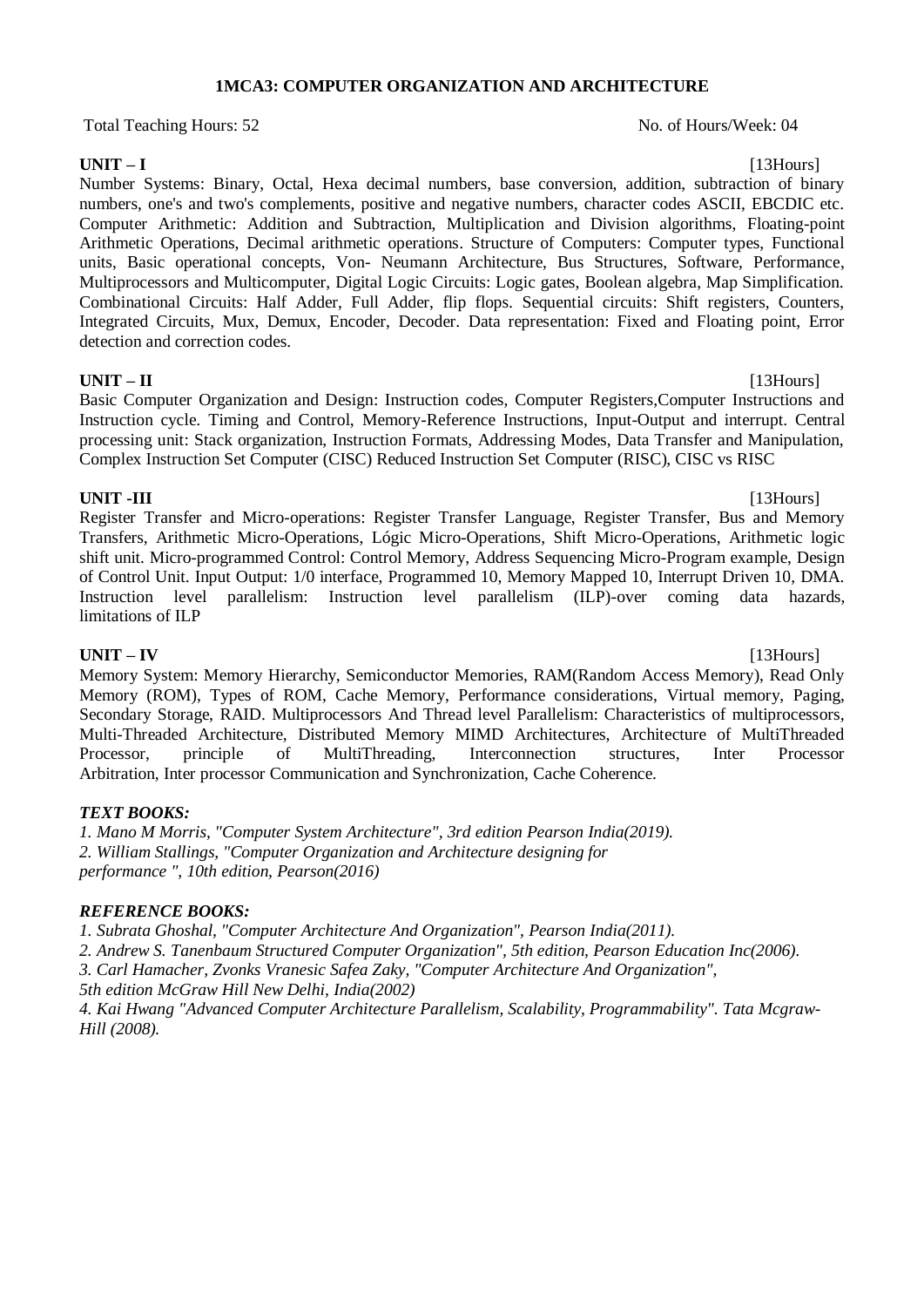### **1MCA4: THEORY OF COMPUTATION**

Total Teaching Hours: 52 No. of Hours/Week: 04

**UNIT – 1** [13 Hours] Introduction to Automata: The Principle of Mathematical Induction, Introduction to formal proof, Additional forms of Proof, Inductive Proofs. Finite Automata: Introduction, Deterministic Finite Automata (DFA): Formal definition, simpler notations (state transition diagram, transition table), language of a DFA. Nondeterministic Finite Automata (NFA): Definition of NFA, language of an NFA, Equivalence of Deterministic and Nondeterministic Finite Automata, Applications of Finite Automata, Finite Automata with Epsilon Transitions, Eliminating Epsilon transitions, Minimization of Deterministic Finite Automata.

### **UNIT – II** [13 Hours]

Regular Expressions: Introduction, Identities of Regular Expressions, Finite Automata and Regular Expressions- Converting from DFA's to Regular Expressions, Converting Regular Expressions to Automata, applications of Regular Expressions. Regular Grammars: Definition, regular grammars and FA, FA for regular grammar, Regular grammar for FA. Proving languages to be non-regular. Properties of Regular Languages: The Pumping Lemma for regular languages, Applications of the pumping lemma closure properties of regular languages, Decision properties of regular languages, Equivalence and minimization of automata. Context Free Grammer (CFG): Derivation Trees, Sentential Forms, Rightmost and Leftmost derivations of Strings. Ambiguity in CFG's, Minimization of CFG's, CNF, GNF, Pumping Lemma for CFL's, Enumeration of Properties of CFL.

**UNIT – III** [13 Hours] Pushdown Automata Introduction: Definition, Formal definition of pushdown automata, A graphical notation for PDA's, Instantaneous descriptions of a PDA Pushdown Automata: Definition, Model, Acceptance of CFL, Acceptance by Final State and Acceptance by Empty stack and its Equivalence, Equivalence of CFG and PDA. Deterministic Pushdown Automata: Definition of a deterministic PDA, Regular languages and deterministic PDA's, DPDA's and context-free languages, DPDA's and ambiguous grammars. Transducers: Moore machine, Mealy machine, Difference between Moore & Mealy machines, Properties, Equivalence of Moore & Mealy machines. Context Sensitive Languages: Linear bounded automata, Chomsky's hierarchy of languages.

### **UNIT – IV** [13 Hours]

Introduction to Turing Machines: The Turing Machine: The instantaneous descriptions for Turing machines, Transition diagrams for Turing machines, The language of a Turing machine, Turing machines and halting programming techniques for Turing machines, Extensions to the basic Turing machine, Restricted Turing machines, Turing machines and computers. Undecidability: A language that is not recursively enumerable, Enumerating the binary strings, Codes for Turing machines, the diagonalization language, An undecidable problem that is RE: Recursive languages, Complements of recursive and RE languages, The universal languages, Undecidability of the universal language. Undecidable Problems About Turing Machines: Reductions, Turing machines that accept the empty language. Post's correspondence problem: Definition of post's correspondence problem, The "Modified" PCP, Other undecidable problems: Undecidability of ambiguity for CFG's. Unsolvable Problems and Computable Functions: A no recursive Language and Unsolvable Problem, Reducing one problem to another: The Halting Problem, Other unsolvable Problems involving TMs, Rice's Theorem and More Unsolvable problems.

### *Text Books:*

*1. John E. Hopcroft , Rajeev Motwani, Jeffrey D. Ullman (2007), Introduction to Automata Theory, Languages and Computation, 3rd Edition, Pearson Education, India. 2 K L P Mishra, N. Chandrashekaran (2003), Theory of Computer Science-Automata Languages and Computation, 2nd Edition, Prentice Hall of India, India.*

### *Reference Books:*

*1. Harry. R. Lewis and C. H. Papadimitriou - Elements of the Theory of Computation, Second Edition, PHI, 2003,*

*2. John C. Martin - Introduction to Languages and the Theory of Computation, Fourth Edition, TMH, 2011*

*3. Micheal Sipser - Introduction of the Theory and Computation, Thomson Brokecole, Second Edition, 1997*

*4. C K. Nagpal - Formal Languages and Automata Theory, Oxford Higher Education, April 2011.*

### *Web Resources:*

*1. Youtube Channel: nptelhrd, Playlist name: Theory of automata, formal languages and computation*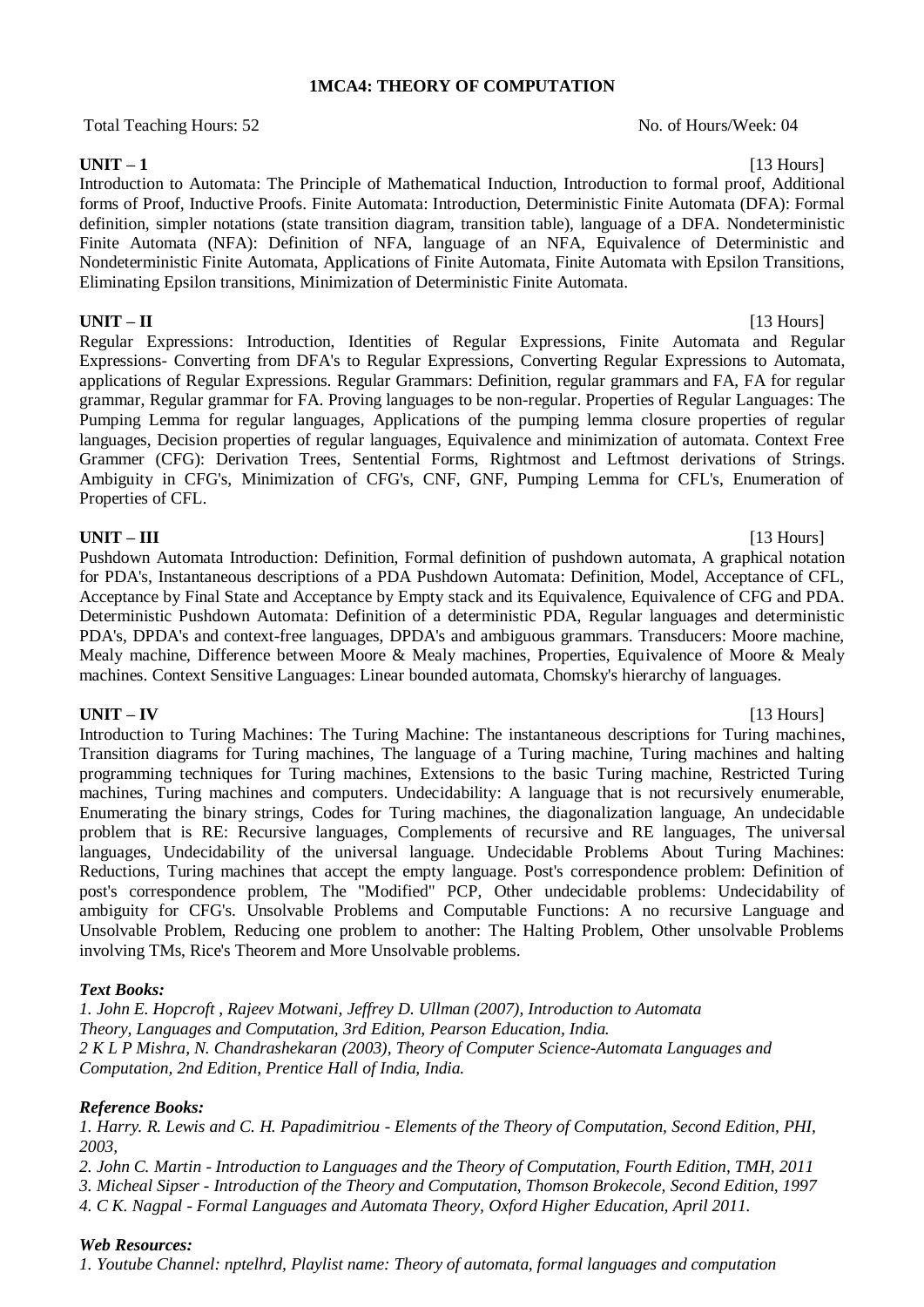### **1MCA5: OBJECT ORIENTED PROGRAMMING**

Total Teaching Hours: 52 No. of Hours/Week: 04

Evolution of Higher Level Programming Languages, Complexity of Software and their Attributes Object Orientated Programming Paradigm, Principles of Object Oriented Programming – Data Encapsulation, Polymorphism and Inheritance, Advantages of Object Oriented Programming, Application areas of Object Oriented Programming, Object Oriented Programming Languages, Limitations of Object Oriented Programming. Introduction to the JAVA language - Evolution of Java, The Salient Features of the JAVA Language, The Java Byte Code and the JVM, The JAVA platform, JAVA, Internet and WWW, JAVA Environment, Tokens, Keywords and Identifiers, Constants and Variables, Data types, Console 1/0, Structure of a Java Program, Executing a Java program, Types of Errors, Operators in JAVA, Precedence and Associativity of Operators, Type Conversion,Selection Structures- Simple-If statement, If-Else statement, Nested If-Else statement, Else-if ladder, The Switch Statement, Looping Structures- The while loop, The For loop, The Do-Whileloop, Nested Loops, The Break Statement, The Continue Statement, Labelled Loops.

### **UNIT-II** [13 Hours]

Classes, Objects and Methods - Class Definition; Instance Variables and Member Methods, Declaration and Creation of Objects, Accessing Members, Classification of Member Methods, Constructors, Copy Constructor, this keyword , Objects as Arguments to methods, Methods returning an object, Static member data, Static member methods, Static Blocks, Nesting of Methods, Recursion, Nested Classess Inner Classes, Static nested Classes, Local Classes, Anonymous Classes, Final members, Variable Arguments, Objects of one class as members of another class (Containment), Finalize Method and Garbage Collection. Inheritance - Single-level Inheritance, Multilevel Inheritance, Hierarchical Inheritance, Multiple - Inheritance, Hybrid Inheritance, Constructors and Inheritance, Abstract Classes and Methods, Dynamic Method Dispatch, Object Slicing, Object Typecasting, Final Classes Interfaces - Defining Interfaces, Implementing Interfaces, Polymorphism through interfaces, Implementing an Interface Partially, Extending Interfaces, Implementing Multiple Interfaces, Multiple Inheritance through Interfaces

### **UNIT-III** [13 Hours]

Packages - Built-in Packages, User-defined Packages, Creating and using a Package, To create a package spread across multiple files, Importing classes from a package, Nested packages, Extending an imported class, Classes and interfaces in a package and using them, Static importing, Access Control. Arrays - One Dimensional Arrays, Two Dimensional Arrays, Three Dimensional Arrays, Arrays and methods, Arrays within classes, Array of objects, Strings - The String Class, The StringBuffer Class, Exception Handling. Types of Exceptions, Default Exception Handling Mechanism, User-Defined Exception Handling Mechanism, Try blocks, Catch Blocks, Nested Try Blocks, Stack Unwinding, Throw Statement, Throws Statement, Finally Statement

**UNIT-IV** [13 Hours] Multithreaded Programming - The Java Thread Model, The Life Cycle of a Thread, The Thread Class, The Main Thread, Creating our own Threads -Extending the Thread Class, Implementing the Runnable Interface, Thread Groups, Thread Priorities, Synchronization, Deadlock, Suspending and Resuming Threads, Producer-Consumer Relationship between Threads, Daemon Threads. File Handling - The File Class, The Writer class and its subclasses, The Reader Class and its subclasses, The OutputStream and its subclasses, The InputStream Class and its subclasses, The DataOutputStream Class, The DataInputStream Class, The ObjectOutputStream Class, The ObjectInputStream Class, Random Access files Applets - Types of Applets, The Life Cycle of an Applet, Creating and Executing Applets, The Attributes in the <applet> tag, Passing Parameters to Applets, More about the <applet> tag, Working with Graphics

### *Textbooks:*

*1. E. Balagurusamy, Programming with JAVA, McGraw Hill, New Delhi, 2007*

### *Reference Books:*

*1. Raj Kumar Buyya, Object Oriented Programming with JAVA, McGraw Hill, 2009*

*2. Herbert Schildt, Java A Beginner's Guide - Create, Compile, and Run Java Programs Today, Sixth Edition, Oracle Press, 2014*

*3. Ken Arnold, James Gosling, "The Java Programming Language, Fourth Edition, Addison Wisely, 2005*

*4. Herbert Schildt, 'The Complete Reference Java, 7th Edition, McGraw Hill, 2007*

# **UNIT-I** [13 Hours]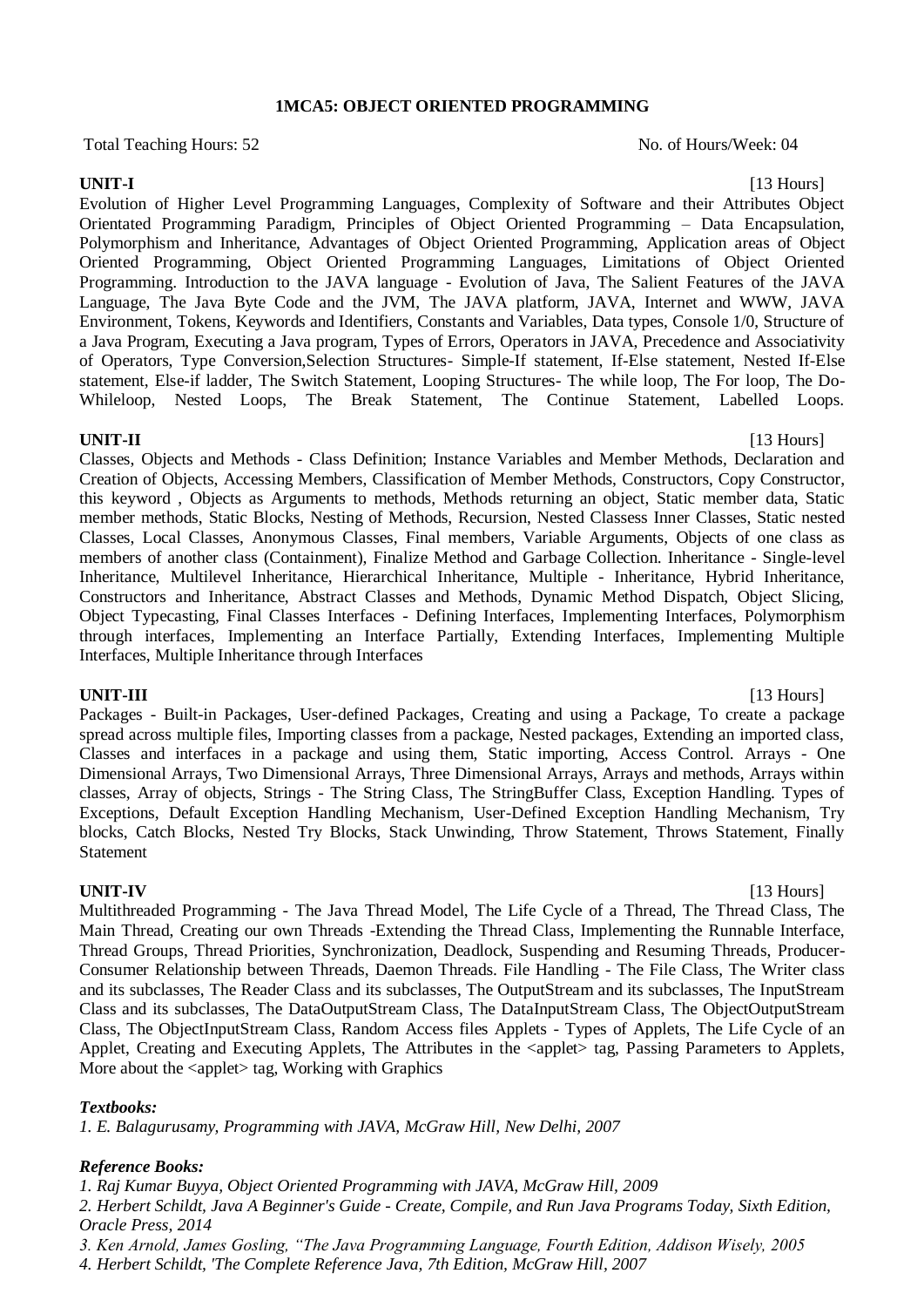### **1MCA6: DATA STRUCTURES**

Total Teaching Hours: 52 No. of Hours/Week: 04

**UNIT-I** [13Hours] Introduction and Overview: Definition, Elementary data organization, Data Structures, data Structures operations, Abstract data types, algorithms complexity, time-space trade off. Preliminaries: Mathematical notations and functions, Algorithmic notations, control structures, Complexity of algorithms, asymptotic notations for complexity of algorithms. String Processing: Definition, Storing Strings, String as ADT, String operations, word/text processing, Pattern Matching algorithms.

**UNIT-II** [13Hours]

Arrays: Definition, Linear arrays, arrays as ADT, Representation of Linear Arrays in Memory, Traversing Linear arrays, Inserting and deleting, Multi-dimensional arrays, Matrices and Sparse matrices. Linked list: Definition, Representation of Singly Linked List in memory, Traversing a Singly linked list, Searching in a Singly linked list, Memory allocation, Garbage collection, Insertion into a singly linked list, Deletion from a singly linked list; Doubly linked list, Header linked list, Circular linked list. Stacks: Definition, Array representation of stacks, Linked representation of stacks, Stack as ADT, Arithmetic Expressions: Polish Notation, Conversion of infix expression to postfix expression, Evaluation of Post fix expression, Application of Stacks, Recursion, Towers of Hanoi, Implementation of recursive procedures by stack. Queues: Definition, Array representation of queue, Linked list representation of queues. Types of queue: Simple queue, Circular queue, Double-ended queue, Priority queue, Operations on Queues, Applications of queues.

**UNIT-III** [13Hours]

Binary Trees: Definitions, Tree Search, Traversal of Binary Tree, Tree Sort, Building a Binary Search Tree, Height Balance: AVL Trees, Contiguous Representation of Binary Trees: Heaps, Lexicographic Search Trees: Tries, External Searching: B-Trees, Applications of Trees. Graphs: Mathematical Back ground, Computer Representation, Graph Traversal, Topological Sorting, Greedy Algorithm, Graphs as Data Structure.

**UNIT-IV** [13Hours] Searching: Introduction and Notation, Sequential Search, Binary Search, Comparison of Methods. Sorting: Introduction and Notation, Insertion Sort, Selection Sort, Shell Sort, Divide And Conquer, Merge sort for Linked List, Quick sort for Contiguous List. Hashing: Sparse Tables, Choosing a Hash function, Collision Resolution with Open Addressing, Collision Resolution by Chaining.

### *Text Books:*

*1. Seymour Lipschutz, "Data Struc tures with C", Schaum's out Lines, Tata Mc Graw Hill, 2011. 2. Robert Kruse, C.L.Tondo, Bruce Leung, Shashi Mogalla, "Data Structures and Program Design using C", Pearson Education, 2009.*

### *ReferenceBooks:*

*1. Mark Allen Weiss, " Data Structures and Algorithm Analysis in C", Second Edition, Pearson Education, 2013.*

*2. Forouzan, "A Structured Programming Approach using C", 2nd Edition, Cengage LearningIndia, 2008*

# *Web Resources*

*1. https://docs.oracle.com/javase/tutorial/ 2.<https://javabeginnerstutorial.com/core-java-tutorial/>*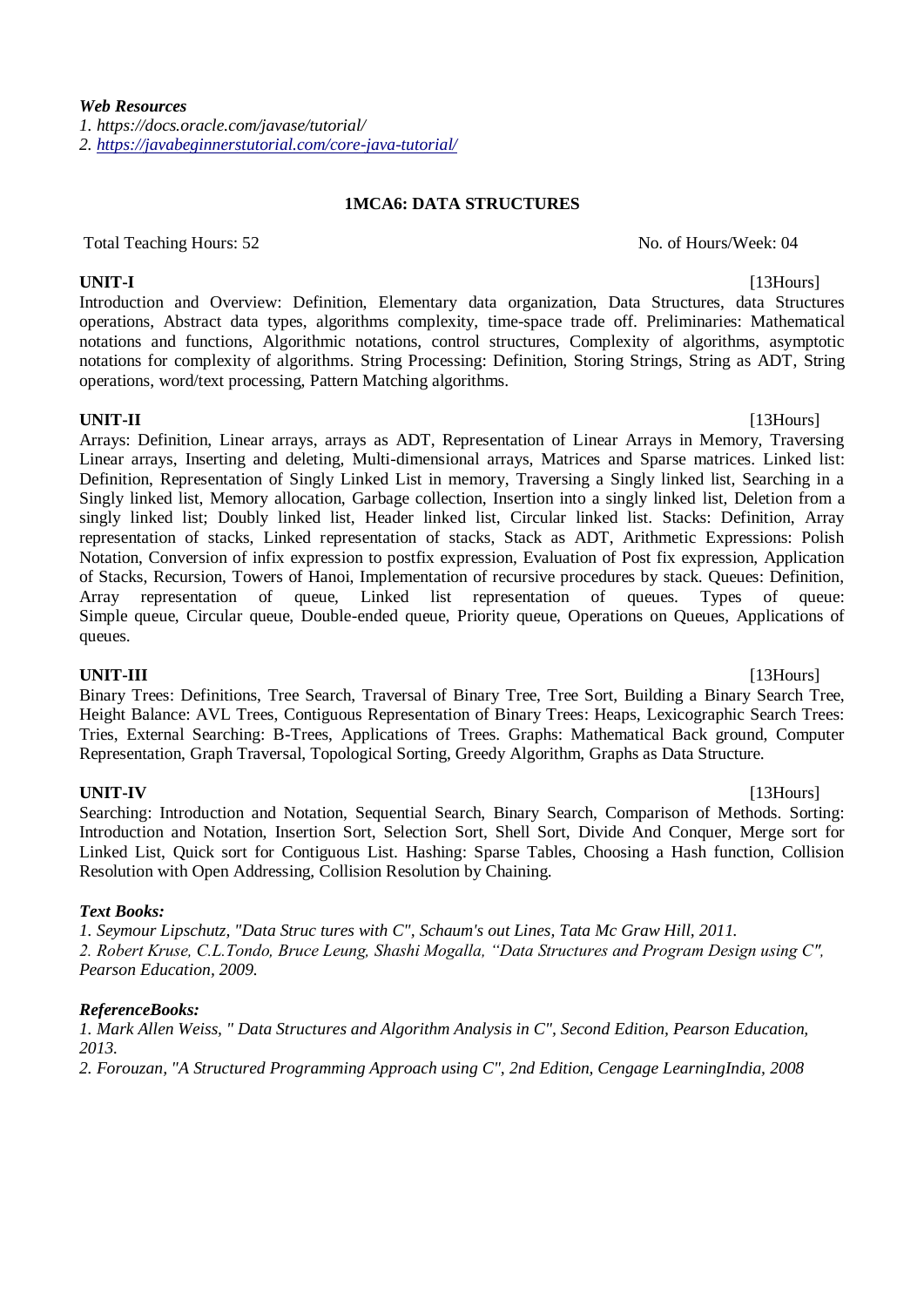### **1MCA7: DATA STRUCTURES LAB PROGRAMS**

\* For all the programs write the output, flowchart and number of basic operations performed.

1. Given {4,7,3,2,1,7,9,0, find the location of 7 using Binary search and also display its first occurrence.

2. Given {5,3,1,6,0,2,4} order the numbers in ascending order using Quick Sort.

3. Perform the Merge sort on the input {75,8,1,16,48,3,7,0) and display the output in descending order.

4. Write a program to insert the elements 61,16,8,27 into singly linked list and delete 8,61,27 from the list. Display your list after each insertion and deletion.

5. Write a program to add  $6x + 10x^2+0x+5$  and  $4x^2+2x+1$  using linked list.

6. Write a program to push 5,9,34,17,32 into stack and pop 3 times from the stack, also display the popped numbers.

7. Write a recursive program to find GCD of 4,6,8.

8. Write a program to inert the elements {5,7,0,0,3,9} into circular queue and delete 6,9&5 from it(using linked list implementation).

9. Given S1={"Flowers"} ; S2={"are beautiful"},

a) Find the length of Si.

b) Concatenate Si and S2.

c) Extract the substring "low" from Si.

d) Find "are" in S2 and replace it with "is".

10. Write a program to convert an infix expression  $x\sqrt{(5^*2)}+2$  to its postfix expression.

11. Write a program to evaluate a postfix expression 5 3+82-\*.

12. Write a program to create a binary tree with the elements 18,15,40,50,30,17,41 after creation insert 45 and

119 into tree and delete 15,17 and 41 from tree. Display the tree on each insertion and deletion operation.

13. Write a program to create binary search tree with the elements {2,5,1,3,9,0,6) and perform inorder, preorder and post order traversal.

14. Write a program to Sort the following elements using heap sort {9.16,32,8,4,1,5,8,0).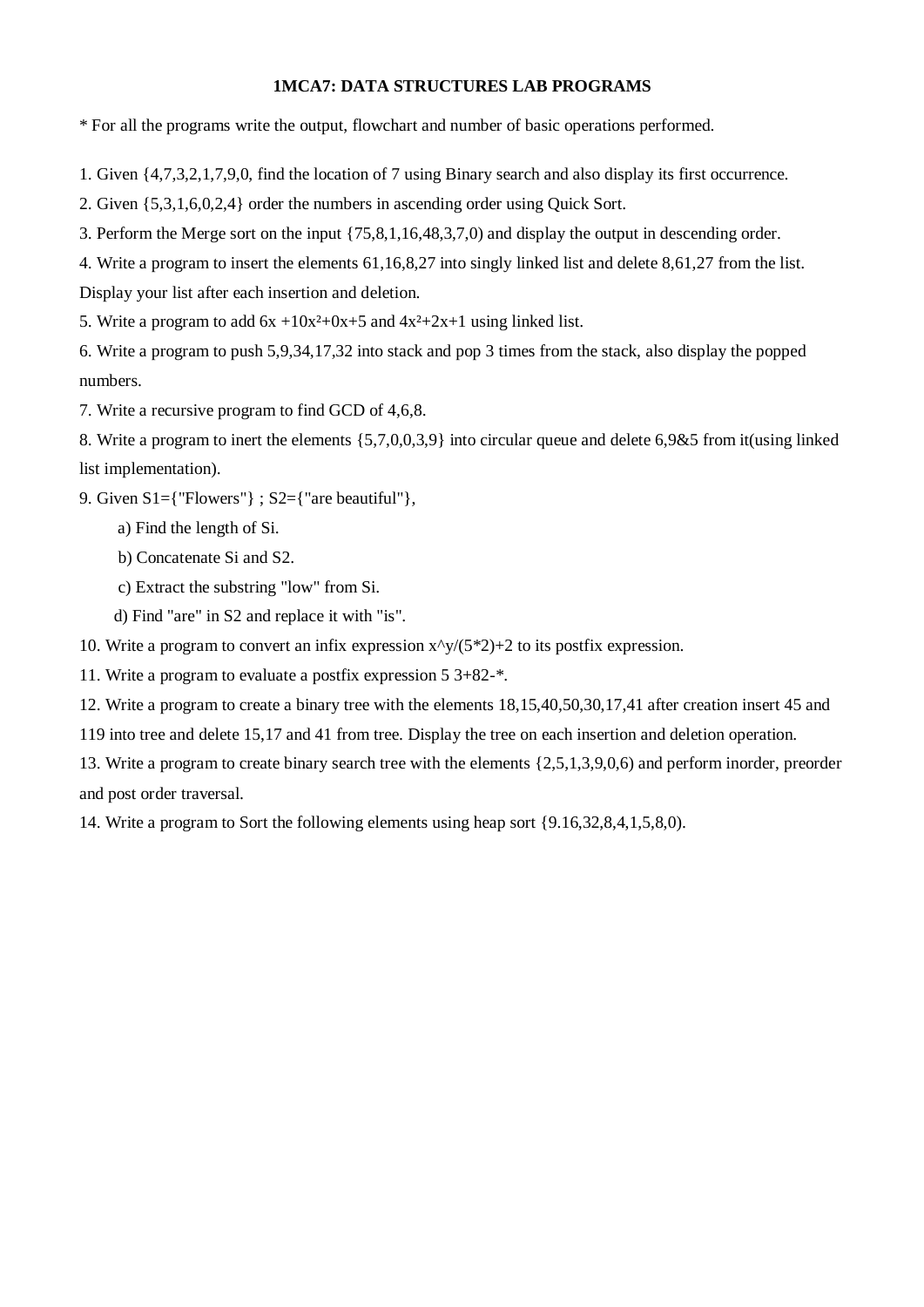### **IMCA8: OBJECT ORIENTED PROGRAMMING WITH JAVA LAB**

### **PART-A**

1. Develop a JAVA program to demonstrate the precedence and associativity among arithmetic operators. The program should also demonstrate how the default precedence can be overridden.

2. Write a JAVA program to validate a date. The program should accept day, month and year

and it should report whether they form a valid date or not.

3. Write a JAVA program to display the following pattern.

$$
\begin{array}{c}\n1 \\
22 \\
333 \\
4444 \\
555555\n\end{array}
$$

4. Write a JAVA program to print the first n members of Fibonacci series.

5. Write a program to generate the multiplication tables of a range of numbers between m and n inclusive and m<n.

Write a JAVA program to define a class, define instance methods for setting and retrieving values of instance variables and instantiate its object.

7. Write a JAVA program to demonstrate static member data and static member methods

8. Write a JAVA Program to demonstrate nested classes

9. Write a JAVA program to demonstrate dynamic method dispatch.

10. Write a JAVA program to implement inheritance and demonstrate use of method overriding.

### **PART-B**

11. Write a JAVA program to implement the concept of importing classes from user defined package and creating packages.

12. Write a program to demonstrate abstract class and abstract methods

13. Write a JAVA Program to implement an array of objects of a class.

14. Write a JAVA program to demonstrate String class and its methods.

15. Write a JAVA program to implement the concept of exception handling by creating user defined exceptions.

16. Write a JAVA program using synchronized threads, which demonstrates producer consumer concept.

17. Write a JAVA program that creates three threads. First thread displays "Good Morning" every one second, second thread displays "Hello" every two seconds and the third thread displays "Welcome" every three seconds.

18. Write a JAVA program which uses FileInputStream/FileOutputStream Classes.

19. Write a JAVA program to list all the files in a directory including the files present in all its subdirectories.

20. Write a JAVA program to demonstrate the life cycle of applet.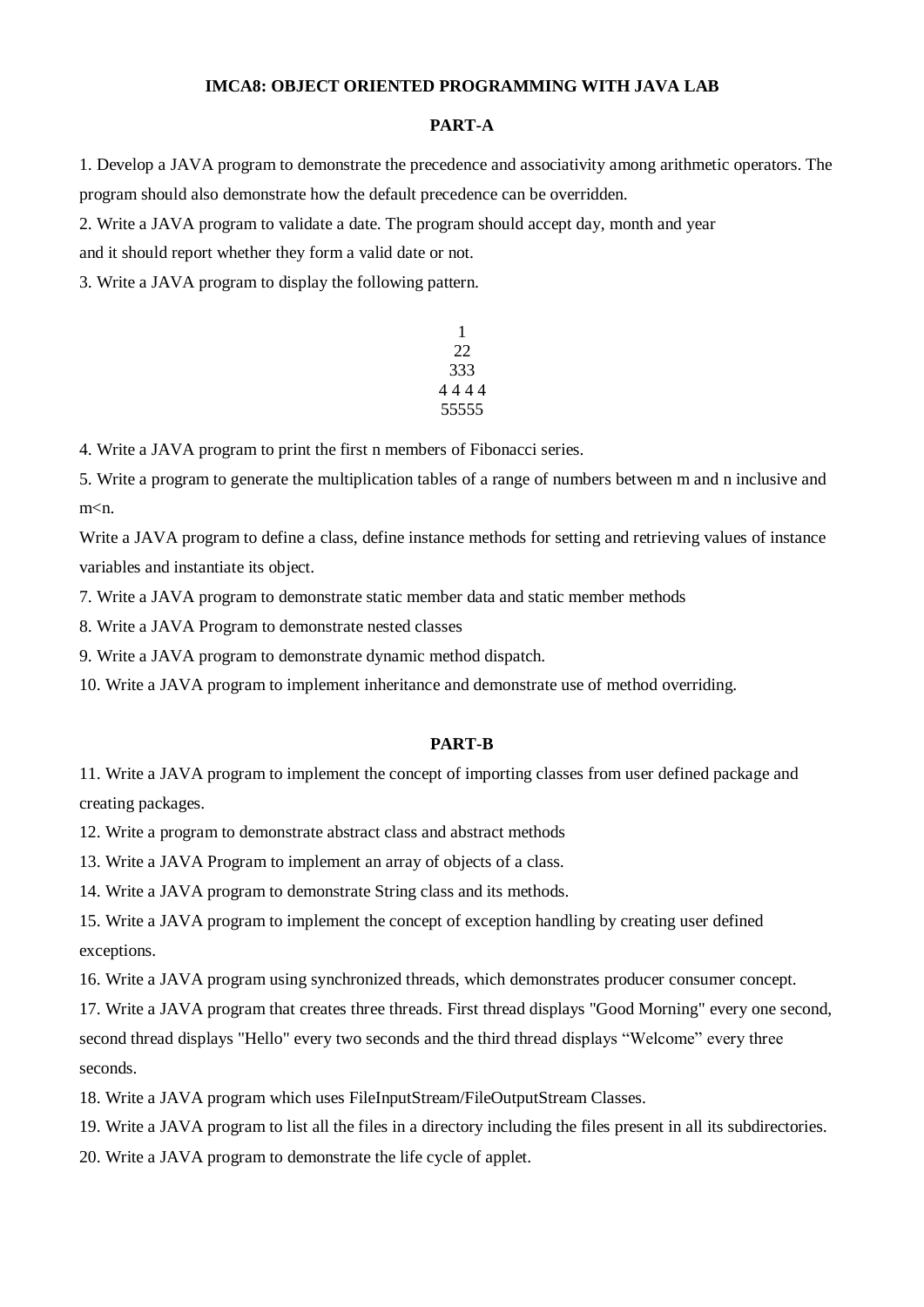### **SECOND SEMESTER MCA 2MCA1: OPERATING SYSTEMS**

Total Teaching Hours: 52 No. of Hours/Week: 04

Introduction: Computer System Organization, Architecture, Structure, Operations, Process Management, Memory Management, Storage Management, Kernel Data Structures, Computing Environments. Operating System Structures: Services, System Calls, Types, Operating System Structure, System Boot. Processes: Process Concept, Scheduling, Operations, Inter Process Communication. Multithreaded Programming: Multicore Programming, Multithreading Models.

### **UNIT -II** [13 Hours]

Process Synchronization: The Critical-Section Problem, Peterson's Solution, Synchronization Hardware, Mutex Locks, Semaphores, Classic Problems of Synchronization, Monitors, Synchronization Examples. Process Scheduling: Criteria, Scheduling Algorithms, Multi-Processor Scheduling, Real-time CPU Scheduling. Deadlocks: System model, Characterization, Methods for handling deadlocks, Deadlock Prevention, Avoidance, Detection and Recovery from deadlock.

## **UNIT -III** [13 Hours]

Memory Management Strategies: Background, Swapping, Contiguous Memory Allocation, Segmentation, Paging, Structure of the Page Table. Virtual Memory Management: Demand Paging; Copy-on-Write, Page Replacement; Allocation of Frames; Thrashing, Memory-Mapped Files, Allocating Kernel Memory. File System: File Concept, Access Methods, Directory and Disk Structure, Protection. File System Implementation: Structure, File-System and Directory mplementation, Allocation Methods, Free Space Management, Efficiency and Performance, Recovery. Mass-Storage Structure: Overview, Disk Scheduling, Disk Management.

### **UNIT – IV** [13 Hours]

Protection: Goals, Principles, Domain of Protection, Access Matrix, Implementation of the Access Matrix, Access Control, Revocation of the Access Rights. Virtual Machines: Building Blocks, Types of VMs and their implementations. Distributed Systems: Advantages, Types of Network-based OS, Robustness, Design Issues, Distributed File Systems. Case Studies: The Linux System, Windows 10.

### *Text Books:*

*1. Abraham Silberschatz, Peter Baer Galvin, Greg Gagne: Operating Systems Concepts, 9th Edition, 2016 India, Wiley.*

### *Reference Books:*

*1. William Stallings, Operating Systems Internals and Design Principles", Pearson, 9th Edition, 2018*

*2. D M Dhamdhere: Operating Systems - A Concept Based Approach, 3rd Edition, Tata McGraw-Hill, 2015.*

*3.. Harvey M Deitel, Paul J Deitel, Dr Choffnes, "Operating Systems", Pearson Education Limited (Publisher), 3rd Edition, 2013.*

*4. J. Archer Harris, John Cordani, " Operating Systems", Schaum's Outline, Indian Edition, Mc Graw Hill Education (India), First Edition*

*5. Gary Nutt, Nabendu Chaki, Sarmistha Neog, "Operating Systems" Pearson Education Limited, 3rd Edition, 2016.*

**UNIT-I** [13 Hours]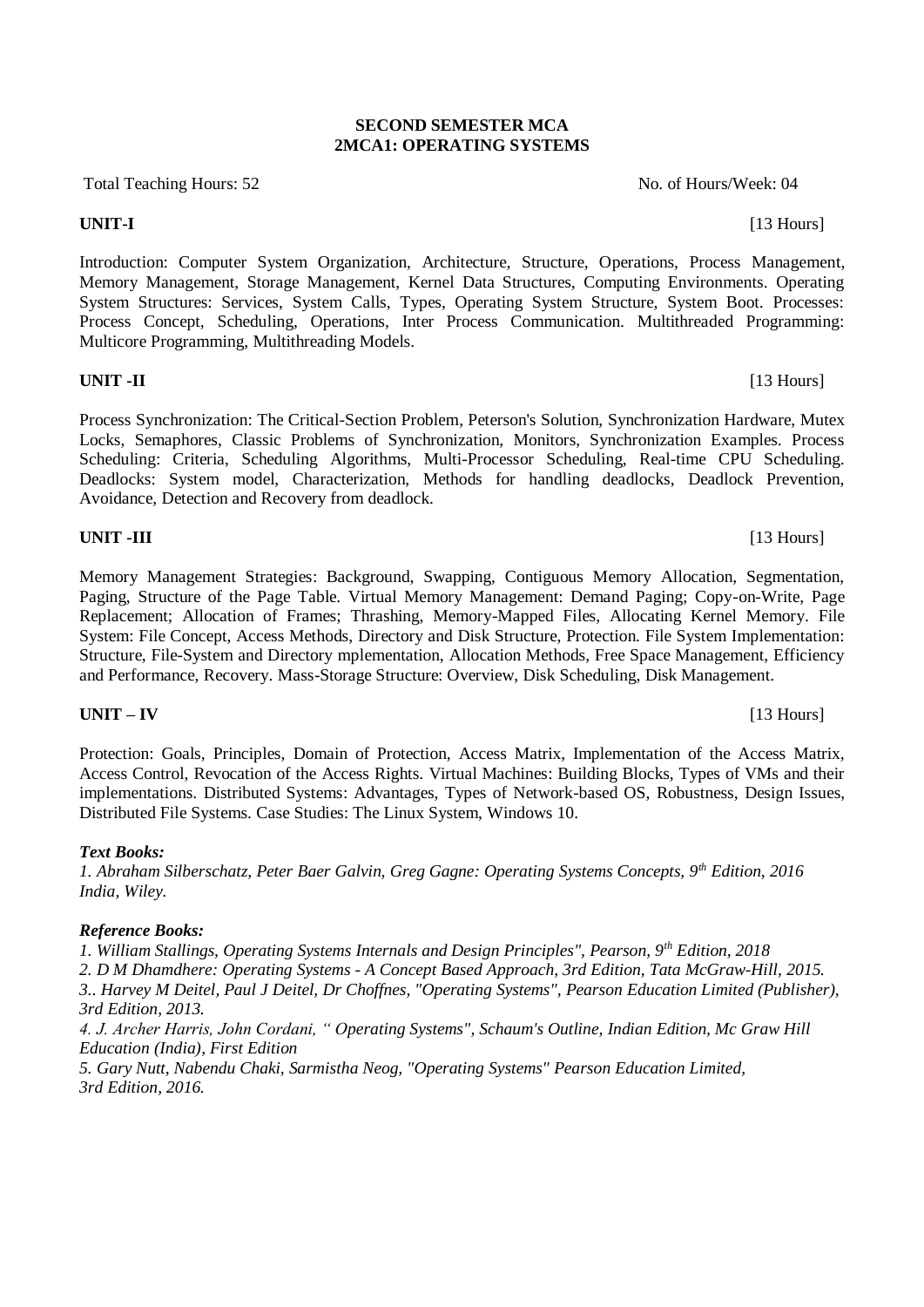### **2MCA2: DATABASE MANAGEMENT SYSTEMS**

Total Teaching Hours: 52 No. of Hours/Week: 04

### **UNIT – 1** [10 Hours]

Databases and Database Users: Introduction, An example, Characteristics of the Database Approach, Actors on the Scene, Workers behind the Scene, Advantages of Using DBMS Approach, A Brief History of Database Applications, When Not to Use a DBMS. Database System Concepts and Architecture: Data Models, Schemas, and Instances, Three-schema Architecture and Data Independence, Database Languages and Interfaces, The Database System Environment, Centralized and Client-Server Architectures, Classification of Database Management Systems.

### **UNIT-2** [13 Hours]

Data Modeling Using Entity-Relationship Model: Using High-Level Conceptual Data Models for Database Design, An Example Database Application, Entity Types, Entity Sets, Attributes and Keys, Relationship Types, Relationship Sets, Roles and Structural Constraints, Weak Entity Types, Refining the ER Design Company Database Diagrams, Naming Conventions and Design. Issues, File organization and storage, secondary storage devices, operations in file, heap files and sorted files, hashing techniques, type of single level ordered index, multi-level indexes, indexes on multiple keys, other types of indexes.

### **UNIT-3** [16 Hours]

Relational Model and Relational Algebra: Relational Model Concepts, Relational Model Constraints and Relational Database Schemas, Update Operations, Transactions and Dealing with Constraint Violations, Unary Relational Operations: SELECT and PROJECT, Relational Algebra Operations from SET Theory, Binary Relational Operations: JOIN and DIVISION, Additional Relational Operations, Examples Queries in Relational Algebra. Relational Database Design: Anomalies in a database, functional dependency, normal forms, lossless join and dependency, BCNF, normalization through synthesis, higher order normal forms. SQL-SQL Data Definition and Data Types, Specifying Constraints in SQL, Schema Change Statements in SQL, Basic Queries in SQL, More Complex SQL Queries, Insert, Delete and Update Statements in SQL, Specifying Constraints as Assertion and Trigger, Views(Virtual Tables) in SQL, Embedded SQL, Dynamic SQL,

**UNIT-4** [13 Hours] Introduction to transaction processing, transaction and system concepts, desirable properties of transactions, transaction support in SQL. Concurrency control techniques: two-phase locking techniques, concurrency control based on timestamp ordering, multi-version concurrency control techniques, validation concurrency control techniques. Recovery techniques: recovery concepts, recovery in multi-database systems, database backup and recovery from catastrophic failures.

### *Text Books:*

*1. Elmasri and Navathe: Fundamentals of Database Systems, 7th Edition, Addison -Wesley,2016. 2. Silberschatz, Korth and Sudharshan Data base System Concepts, 7th Edition, Tata McGraw Hill, 2019.*

### *References:*

*1. C.J. Date, A. Kannan, S. Swamynatham: An Introduction to Database Systems, 8th Edition, Pearson education, 2009*

*2 Database Management Systems : Raghu Ramakrishnan and Johannes Gehrke: , 3rd Edition,McGraw-Hill, 2003*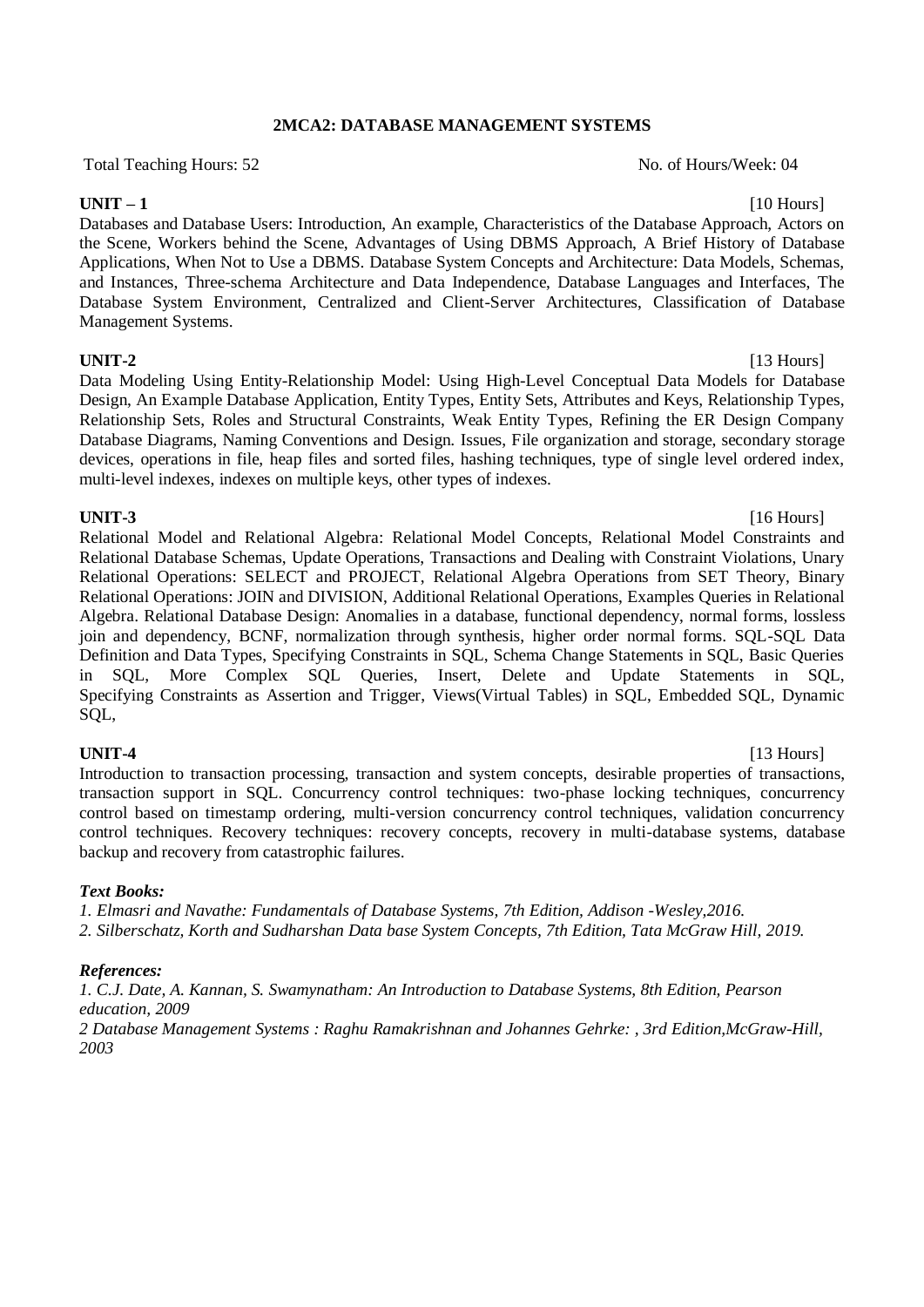### **2MCA3: COMPUTER NETWORKS**

Total Teaching Hours: 52 No. of Hours/Week: 04

**UNIT – I** [13 Hours]

Introduction: Data Communications, Networks, Network Types, Internet History, Network Models: Protocol Layering, The OSI Model, TCP/IP Protocol Suite, Introduction to Physical Layer: Transmission Impairments, Data Rate Limits, Performance, Introduction to Data-Link- Layer: Link-Layer Addressing, Error Detection and Correction: Block Coding, Cyclic Codes,Checksum

Data Link Control: Data-Link Layer Protocols, HDLC, Point-To-Point (PPP), Media Access Control (MAC): ALOHA, CSMA, CSMA/CD, CSMA/CA, Reservation, Polling, Token Passing, FDMA, TDMA, CDMA

Introduction to Network Layer: Network-Layer Services, Packet Switching, Network-Layer Performance, IPV4 Addresses, Network Layer Protocols: Internet Protocol (IP), ICMPv4, Mobile IP, Unicast Routing: Routing Algorithms, Unicast Routing Protocols, Next Generation IP: Ipv6 Addressing, The IPv6 Protocol.

Introduction to Transport Layer: Introduction, Transport-Layer Protocols, Transport-Layer Protocols: User Datagram Protocol, Transmission Control Protocol: TCP Services, TCP Features, Segment, A TCP Connection, TCP Congestion Control, Flow Control, Error Control, Application Layer: WWW, E-MAIL, Domain Name System (DNS), Quality of Service: Flow Control To improves QoS, Integrated Services, Cryptography, and Network Security: Introduction, Confidentiality, Other Aspects of Security.

### *Text Books:*

*1. Behrouz A. Forouzan, "Data Communications and Networking". 5th Edition, McGraw Hill Education, 2013*

### *Reference Books:*

*1. Andrew S. Tanenbaum, David J. Wetherall, "Computer Networks", 5th Edition, Prentice Hall, 2011. 2 Larry L. Peterson and Bruce S. Davie, "Computer Networks A System Approach", 5th Edition, MKP, 2012 3. James F. Kurose , Keith W. Ross, " Computer Networking, A Top-Down Approach", 5thEdition, Pearson, 2012.*

### *Web Resources:*

*1. https://www.geeksforgeeks.org/computer-network-tutorials/*

*2. https://codescracker.com/networking*

*3. [https://youtube.com/playlist?list=PLxCzCOWd7aIGFBD2-2joCpWOLUrDLvVV\\_](https://youtube.com/playlist?list=PLxCzCOWd7aIGFBD2-2joCpWOLUrDLvVV)*

### **UNIT – IV [**13 Hours]

**UNIT – II** [13 Hours]

**UNIT – III** [13 Hours]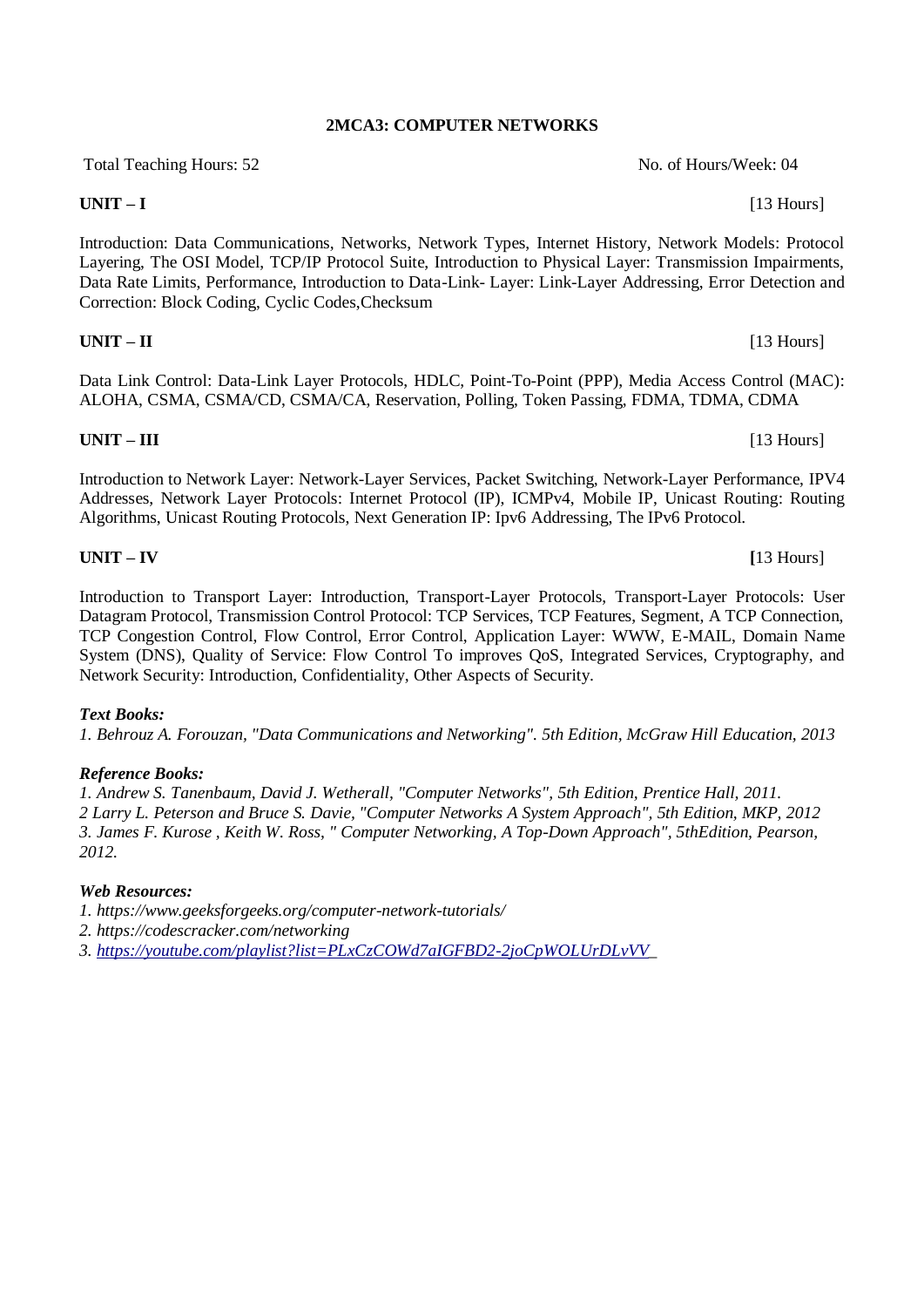### **2MCA4: SOFTWARE ENGINEERING**

Total Teaching Hours: 52 No. of Hours/Week: 04

Overview, Objectives ,Three Perspectives on Software Engineering, The Agile Manifesto Individuals and Interactions over Processes and Tools, Working Software over Comprehensive Documentation, Customer Collaboration over Contract, Negotiation, Responding to Change over Following a Plan, Application of Agile Software Development, Data About Agile Software Development, Agile Software Development in Learning Environments University Course Structure, Teaching and Learning Principles, The Studio Environment, The Academic Coach Role ,Overview of the Studio Meetings. Teamwork: Overview, Objectives, A Role Scheme in Agile Teams, Remarks on the Implementation of the Role Scheme, Human Perspective on the Role Scheme, Using the Role Scheme to Scale Agile Projects, Dilemmas in Teamwork, Teamwork in Leaming Environments, Teaching and Learning Principles, Role Activities, Student Evaluation. Customers and Users: Overview, Objectives, The Customer, Customer Role, Customer Collaboration, The User, Combining UCD with Agile Development, Customers and Users inLearning Environments, Teaching and Learning Principles, Customer Stories.

### SOFTWARE DESIGN:

- Design Diagrams: Use Case Diagrams Class Diagrams Interaction Diagrams State chart Diagrams - Activity Diagrams
- Design Process- Design concepts: Abstraction, Architecture, patterns, Separation of Concerns, Modularity, Information Hiding, Functional Independence, Refinement, Aspects, Refactoring.
- Object Oriented Design Concepts, Design Classes- Design Model: Data, Architectural, Interface, Component, Deployment Level Design Elements
- Code review Analysis.

**UNIT II** [13 Hours]

Time: Overview, Objectives, Time-Related Problems in Software Projects, List of Time-Related Problems of Software Projects. the Time Perspective, Tightness of Software Development Methods, Sustainable Pace, Time Management of Agile Projects, Prioritizing Development Tasks, Time in Learning Environments, The Planning Activity, Teaching and Learning Principles, Students' Reflections on Time-Related Issues, The Academic Coach's Perspective. Measures: Overview, Objectives, Why Are Measures Needed, Who Decides What Is Measured? What Should Be Measured, When Are Measures Taken? How Are Measures Taken? Who Takes the Measures? How Are Measures Used? Case Study, Monitoring a Large- Scale Project by Measures, Measure Definition, Measure lllustration, Measures in Learning Environments, Teaching and Lcarning Principles, Measurement Activities.

Quality: Overview, Objectives, The Agile Approach to Quality Assurance, Process Quality, Product Quality, Test-Driven Development, How Does TDD Help to Overcome Some of the Prohleme Inherent in Testing, Learning: Overview, Objectives, Study Questions, How Does Agile Softwar Development Support Learning Processes.

### **UNIT-III** [13 Hours]

Quality-Continued Agile Software Development from the Constructivist Perspective, The Role of Short Releases and Iterations in Learning Processes, Learning in Learning Environments, Gradual Learning Process of Agile Software Engineering, Learning and Teaching Principle, The Studio Meeting, End of the First Iteration, Intermediate Course Review and Reflection, Abstraction: Overview, Objectives, Study Questions, Abstraction Levels in Agile Software Development, Roles in Agile Teams. Planning:

The Stand-Up Meeting, Design and Refactoring, Abstraction in Learning Environments, Teaching and Learming Principles. Trust: Overview, Objectives, Software Intangibility and Process Transparency, Game Theory Perspective in Software Development, Ethics in Agile Teams, Diversity, Trust in Learning Environments, Teaching and Learning Principle. Globalization: Overview, Objectives, Study Questions, The Agile Approach in Global Software Development, Communication in Distributed Agile Teams, Planning in Distributed Agile Projects, Case Study, Tracking Agile Distributed Projects, Reflective Processes in Agile Distributed Teams, Organizational Culture and Agile Distributed Teams, Application of Agile Principles in Non- Software Projects.

**UNIT -I** [13 Hours]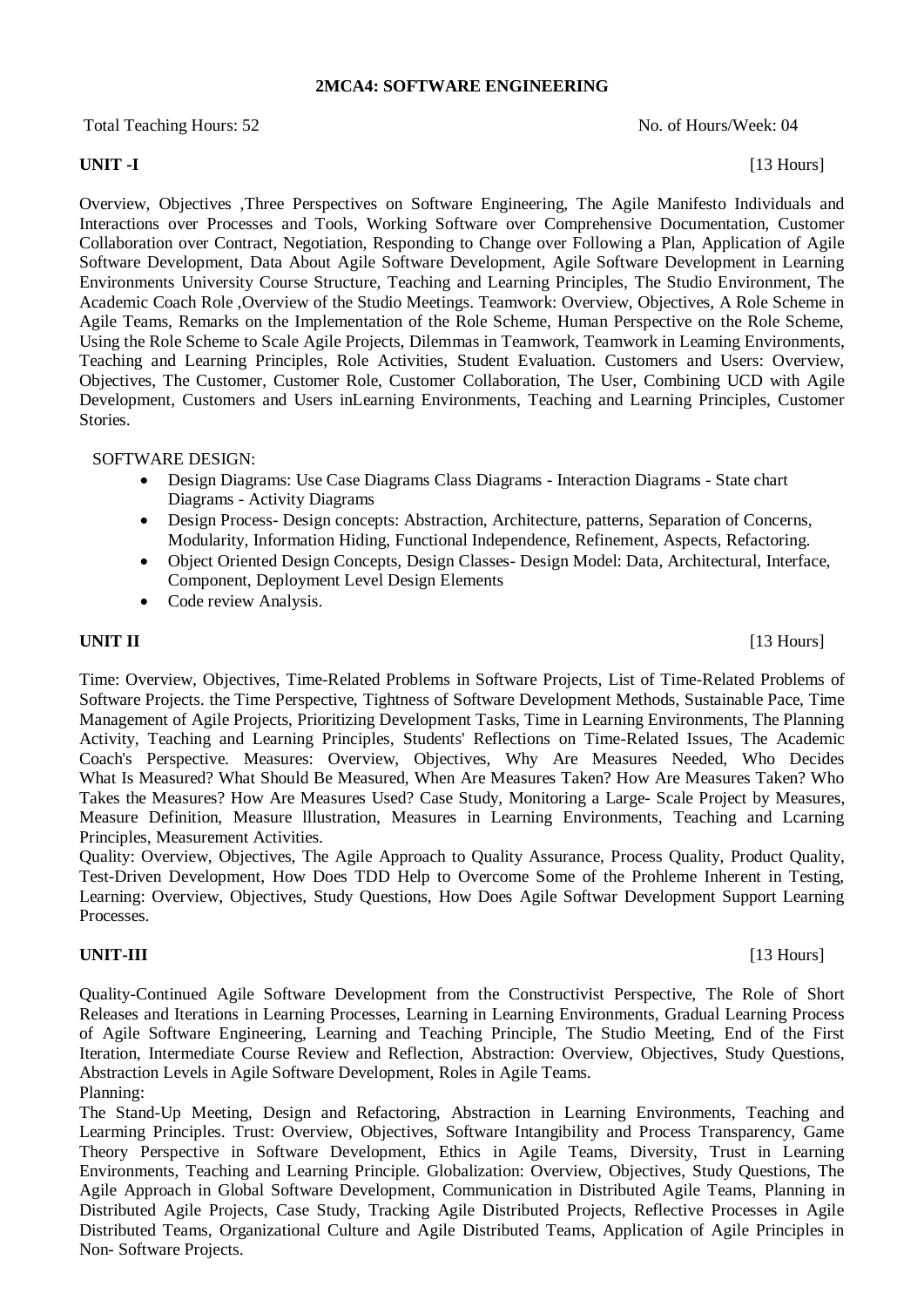Overview, Objectives, Case Study, Reflection on Learning in Agile Software Development, Reflective Practitioner Perspective, Retrospective, The Retrospective Facilitator, Case Study, Guidelines for a Retrospective Session, Applieation of Agile Practices in Retrospective Sessions, End of the Release Retrospective, Reflection in Learning Environments. Change: Overview, Objectives, A Conceptual Framework for Change Introduction, Changes in Software Requirements, Organizational Changes, Transition to an Agile Software Development Environment. Leadership: Overview, Objectives, Leaders, Leadership Styles, Case Study, The Agile Change Leader, Coaches, Leadership in Leaning Environments, Teaching and Learning Principles. Delivery and Cyclicality: Overview, Objectives, Delivery, Towards the End of the Release, Release Celebration, Reflective Session Between Releases, Cyclicality, Delivery and Cyclicality in Learning Environments. The Delivèry in the Studio, Teaching and Learning Principles.

### *Text Books:*

*1. Orit Hazzan and Yael Dubinsky, Agile Software Engineering, Springer, 2009 2 Bernd Bruegge, Alan H Dutoit, Object-Oriented Software Engineering, Pearson Education, 3rd edition, 2014.*

*3. David C. Kung, "Object oriented software engineering", Tata McGraw Hill,2015*

### *Reference books:*

*1. Cockburn, Agile Soffware Development, Pearson Education India 2 Mike Cohn, Agile Estimating and Planning, Pearson Education, 2005 3. Michele Sliger, Stacia Broderick, The Software Project Manager's Bridge to Agility, Addison-Wesley Professional, 2008*

### *Web Resources:*

*1. www.allaboutagile.com/what-is-agile-10-key-principles/*

*2 https:/www.versionone.com/agile*

*3. https:/www.youtube.comwatch?v=MTEI3LE4EO*

*4. https:/azure.microsoft.com/en-in/cloud-adoption-framework*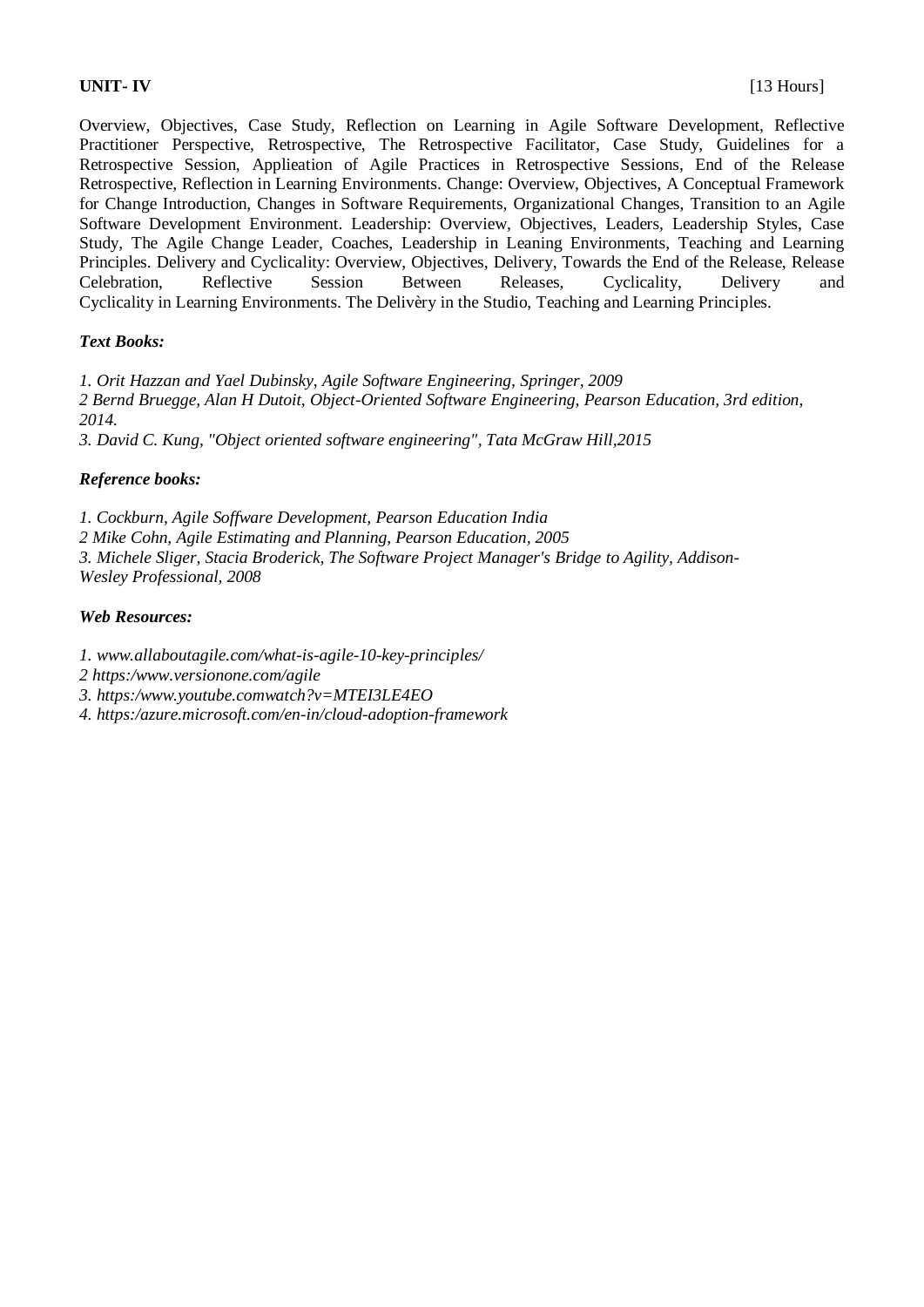## **2MCA5: THE DESIGN AND ANALYSIS OF ALGORITHM**

Total Teaching Hours: 52 No. of Hours/Week: 04

Introduction: Algorithm, Fundamentals of Algorithmic Problem Solving, Important Problem types, Fundamental Data Structures. Fundamentals of the Analysis of Algorithm Efficiency: The Analysis Framework, Asymptotic Notations and Basic Efficiency Classes, Mathematical Analysis of Non-recursive and Recursive Algorithms, Empirical Analysis of Algorithms, Algorithm Visualization.

**UNIT II** [13 Hours]

Brute Force Method: Selection Sort and Bubble Sort, Sequential Search, Brute-Force String Matching, Exhaustive Search, Depth-First Search and Breadth-First Search. Decrease and Conquer: Insertion Sort, Topological Sorting, Algorithms for Generating Combinatorial Objects, Decrease-by-a-Constant-Factor Algorithms. Divide and Conquer: Merge Sort, Quick Sort, Binary Tree Traversals and Related Properties, Strassen's Matrix Multiplication. **NIT III** [13 Hours]

Space and Time Tradeoffs: Sorting by Counting, Input Enhancement in String Matching, Häshing. Dynamic programming: Binomial Coefficient, Principle of Optimality, Optimal Binary Search Trees, Knapsack Problem and Memory Functions, Warshall's and Floyd's Algorithms. Greedy Technique: Prim's Algorithm, Kruskal's Algorithm, Dijkstra's Algorithm, Huffman Trees.

Limitations of Algorithm Power: Lower-Bound Arguments, Decision Trees, P, NP and NP- Complete Problems. Coping with the Limitations of Algorithm Power: Back Tracking: n-Queens problem, Hamiltonian Circuit Problem, Subset-Sum Problem, Branch-and-Bound: Assignment Problem, Knapsack Problem, Traveling Salesman Problem.

### *Text Books:*

*1. Anany Levitin, "Introduction to the Design and Analysis of Algorithnms", 3 Edition, Pearson, 2012.*

*2. Horowitz, Sahni, Rajasekaran, "Fundamentals of Computer Algorithms", 2/e, Universities Press, 2007.*

### *Reference Books:*

*I. Thomas H. Cormen, Charles E. Leiserson, Ronald L. Rivest, Clifford Stein, "Introduction to Algorithms", 3rd Edition, The MIT Press, 2009. 2 A.V. Aho, J.E. Hoperoft, J.D. Ulmann, "The design and analysis of Computer Algorithms" Addison Wesley Boston, 1983. 3. Jon Kleinberg, Eva Tardos, "Algorithm Design", Pearson Education, 2006.*

### *Web Resources:*

*1. https://onlinecourses.nptel.ac.in/noc20\_cs27/preview*

*2.<https://web.stanford.educlass/archive/cs/es16lcs161.1138/>*

**UNIT IV** [13 Hours]

**UNIT I** [13 Hours]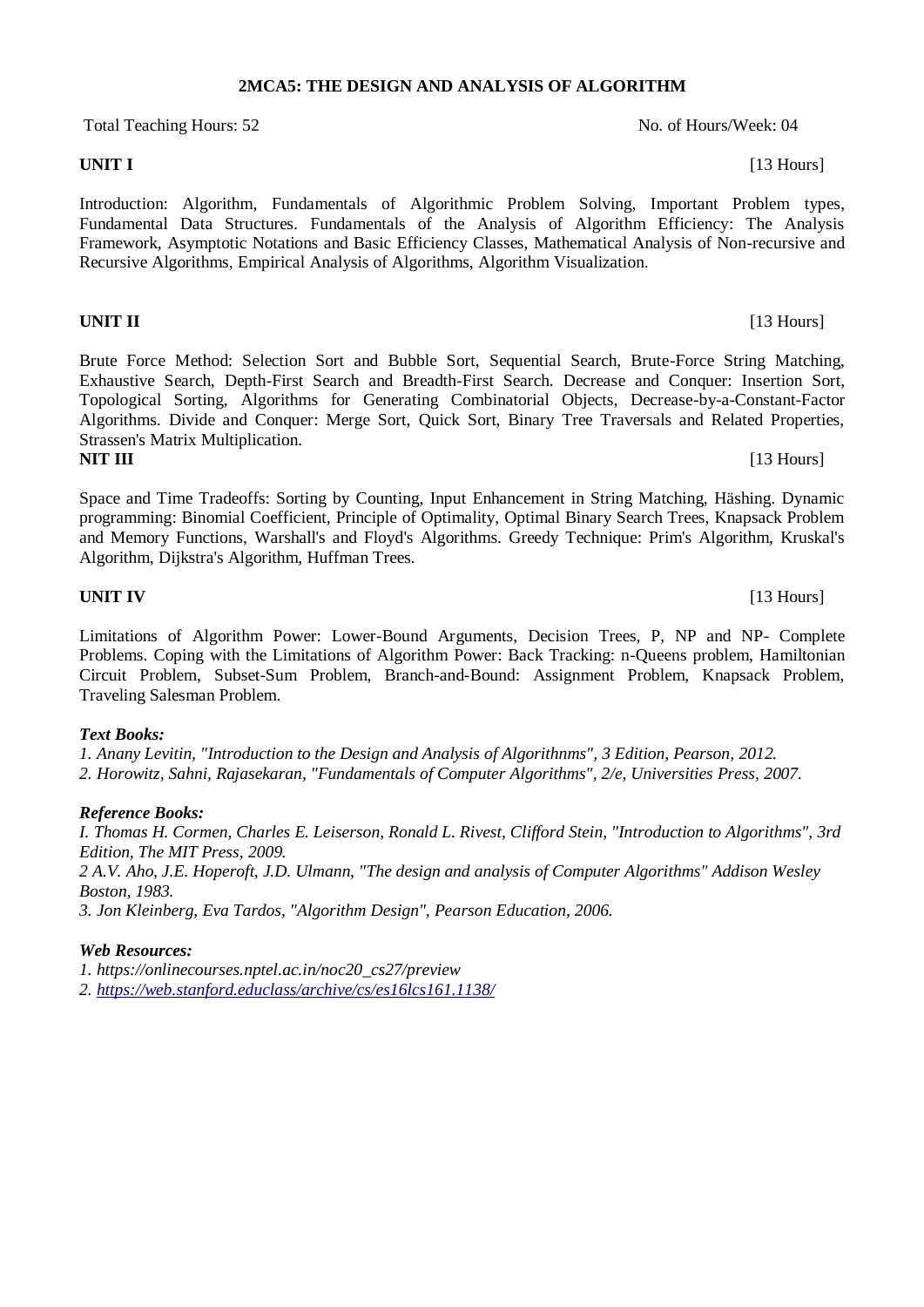### **2MCA6: ARTIFICIAL INTELLIGENCE**

Total Teaching Hours: 52 No. of Hours/Week: 04

Introduction to AI: What is Al? Intelligent Agents: Agents and environment; Rationality; the nature of environment; the structure of agents. Problem solving: Problem-solving agents; Example problems; Searching for solution; Uninformed search strategies. Informed Search, Exploration, Constraint Satisfaction, Adversial Search: Informed search strategies; Heuristic functions; On-line search agents and unknown environment. Constraint satisfaction problems; Backtracking search for CSPs. Adversial search: Games; Optimal decisions in games; Alpha-Beta pruning.

### **UNIT – II** [13 Hours ]

Knowledge-based agents; The Wumpus world as an example world; Logic; propositional logic Reasoning patterns in propositional logic; Effective propositional inference; Agents based on propositional logic. Representation revisited; Syntax and semantics of first-order logic; Using first-order logic; Knowledge engineering in first-order logic. Propositional versus first-order inference; Unification and - lifting, Forward chaining; Backward chaining; Resolution, Truth maintenance systems.

**UNIT -III** [13 Hours] Basic plan generation systems - Strips - Advanced plan generation systems - K strips – Strategic explanations - Why, Why not and how explanations. Learning: Forms of Learning; Inductive learning; Learning decision; trees; Ensemble learning; Computational learning theory. Handling Uncertainties: Non-monotonic reasoning, Probabilistic reasoning, use of certainty factors, Fuzzy logic.

**UNIT – IV** [13 Hours] Computer Vision, Natural Language Processing: Introduction, Syntactic Processing, Semantic Analysis, Discourse and Pragmatic Processing, Spell Checking. Robotics: Fundamentals of Robotics, Robot Kinematics: Position Analysis, Dynamic Analysis and Forces. Expert Systems: Need and justification for expert systems, Architecture and role of expert systems, Case studies: MYCIN, DART and XOON. Neural Networks: Introduction - Features of Biological neural networks, Neuron models and Network Architectures - Basics of ANN, CNN, RNN and applications, Machine Learning, Deep Learning.

### *Text Books:*

*1. Stuart Russel, Peter Norvig, "Artificial Intelligence A Modern Approach", 4th Edition, Pearson Education, 2020.*

*2. Ela Kumar, "Artificial Intelligence", I.K. International Publishing House Pvt. Ltd, 2008.*

### *Reference Books:*

*1. Elaine Rich, Kevin Knight, "Artificial Intelligence", 3rd Edition, Tata McGraw Hill, 2009.*

*2 Nils J. Nilsson," Principles of Artificial Intelligence", Elsevier, 1980.*

*3. Dan W. Patterson, "Introduction to Al and ES", Pearson Education, 2007. (Unit- 3).*

*4. Andries P. Engelbrecht, "Computational Intelligence: An Introduction", John Wiley & Sons, 2nd edition, 2007.*

*5. John J. Craig, "Introduction to Robotics", Addison Wesley publication.*

### *Web Resources:*

*1. https://www.journals.elsevier.com/artificial-intelligence*

- *2. https://mptel.ac.in/courses/106/105/106105078/*
- *3. http://neuralnetworksanddeeplearning.com/*

*4. https://nptel.ac.in/courses/106/106/106106226/*

*5.<https://ocw.mit.edu/courses/electrical-engineering-and-computer-science/6-034-artificial-> intelligence-fall-2010/lecture-videos/*

### **UNIT – I** [13 Hours]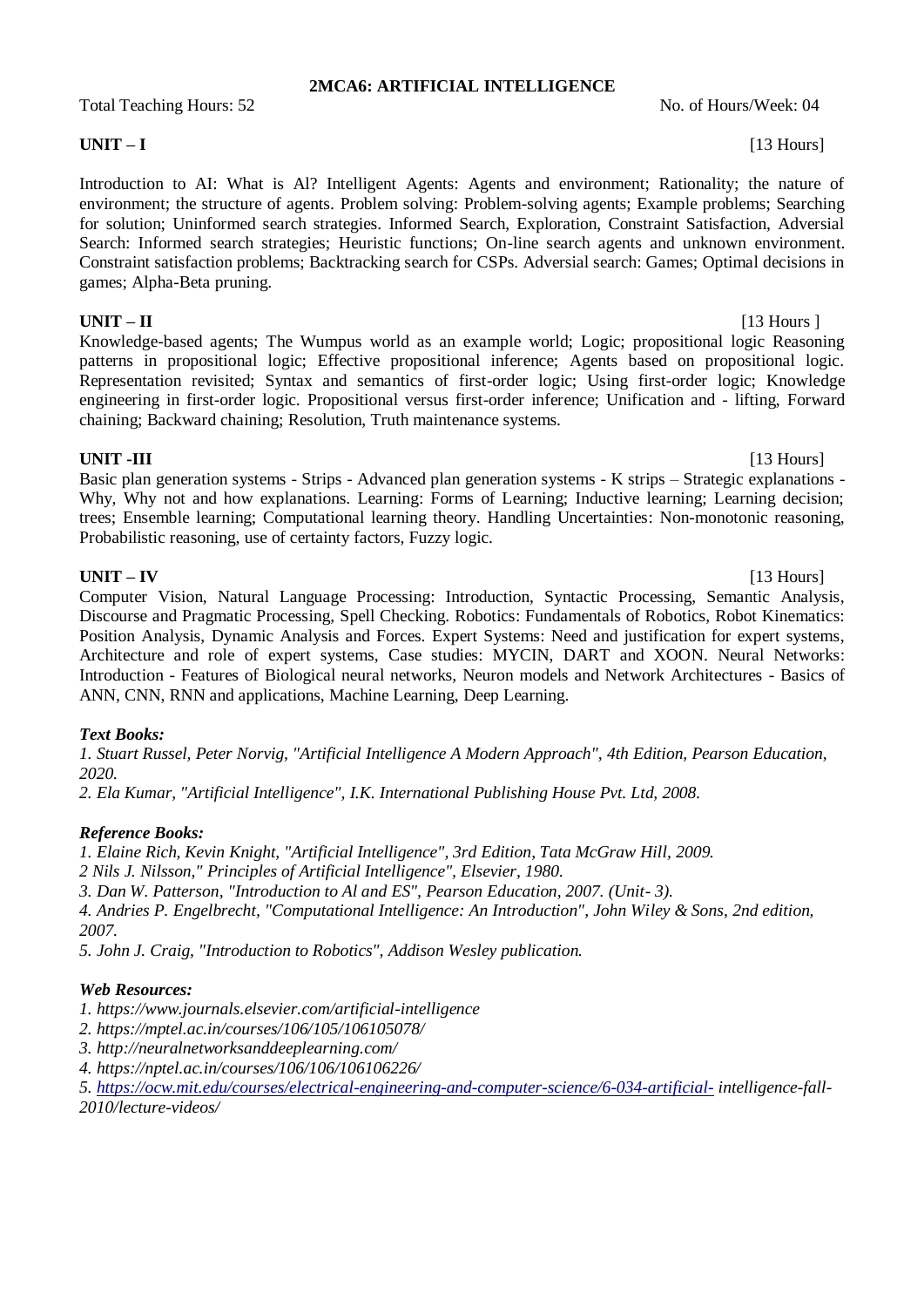### **2MCA 7: DATABASE MANAGEMENT SYSTEMS LAB PART-A**

1. Draw E-R diagram and convert entities and relationships to relation table for a given scenario.

a. Two assignments shall be carried out i.e. consider two different scenarios (eg, bank, college) Consider the Company database with following Schema

 EMPLOYEE (FNAME, MINIT, LNAME, SSN, BDATE,ADDRESS,SEX,SALARY, SUPERSSN, DNO)

DEPARTMENT (DNAME, DNUMBER,MGRSSN,MSRSTARTDATE)

DEPT\_LOCATIONS (DNUMBER, DLOCATION)

PROJECT (PNAME, PNUMBER, PLOCATION, DNUM)

WORKS ON (ESSN, PNO<HOURS)

DEPENDENT (ESSN, DEPENDENT\_NAME, SEX, BDATE, RELATIONSHIP)

- 2. Perform the following:
- a. Viewing all databases, Creating a Database, Viewing all Tables in a Database, Creating Tables (With and Without Constraints), Inserting/Updating/Deleting Records in a Table, Saving (Commit) and Undoing (rollback)
- 3. Perform the following:

a. Altering a Table, Dropping/Truncating/Renaming Tables, Backing up / Restoring a Database.

- 4. For a given set of relation schemes, create tables and perform the following Simple Queries, Simple Queries with Aggregate functions, Queries with Aggregate functions (group by and having clause)
- 5. Execute the fallowing queries
	- a. How the resulting salaries if every employee working on the 'Research' Departments is given a 10% raise.

b. Find the sum of the salaries of all employees of the Accounts' department, as well as the maximum

salary, the minimum salary, and the average salary in this department

- 6. Execute the fallowing queries
	- a. Retrieve the name of each employee Controlled by department number 5 (use EXISTS operator)
	- b. Retrieve the name of each dept and number of employees working in each department which has at least 2 employees
- 7. Execute the fallowing queries
	- a. For each project, retrieve the project number, the project name, and the number of employee who work on that project.(use GROUP BY)
	- b. Retrieve the name of employees who born in the year 1990's
- 8. For each department that has more than five employees, retrieve the department numberand number of employees who are making salary more than 40000.
- 9.For each project on which more than two employees work, retrieve the project number, project name and the number of employees who work on that project.
- 10. For a given set of relation tables perform the following

a. Creating Views (with and without check option), Dropping views, Selecting from a view

### **PART B**

Create the following tables with properly specifying Primary keys, Foreign keys and solve the following queries.

BRANCH (Branchid, Branchname, HOD)

STUDENT (USN, Name, Address, Branchid, sem)

BOOK (Bookid, Bookname, Authorid, Publisher, Branchid)

AUTHOR (Authorid, Authorname, Country, age)

- BORROW (USN, Bookid, Borrowed Date)
- 1. Perform the following:
	- a. Viewing all databases, Creating a Database, Viewing all Tables in a Database, Creating Tables (With and Without Constraints), Inserting/Updating/Deleting Records in a Table, Saving (Commit) and Undoing (rollback) Execute the following Queries:
- 2. a. List the details of Students who are all studying in 2nd sem MCA. b. List the students who are not borrowed any books.
- 3. a. Display the USN, Student name, Branch\_name, Book\_name, Author\_name, Books\_Borrowed Date of 2nd sem MCA Students who borrowed books.
	- b. Display the number of books written by each Author.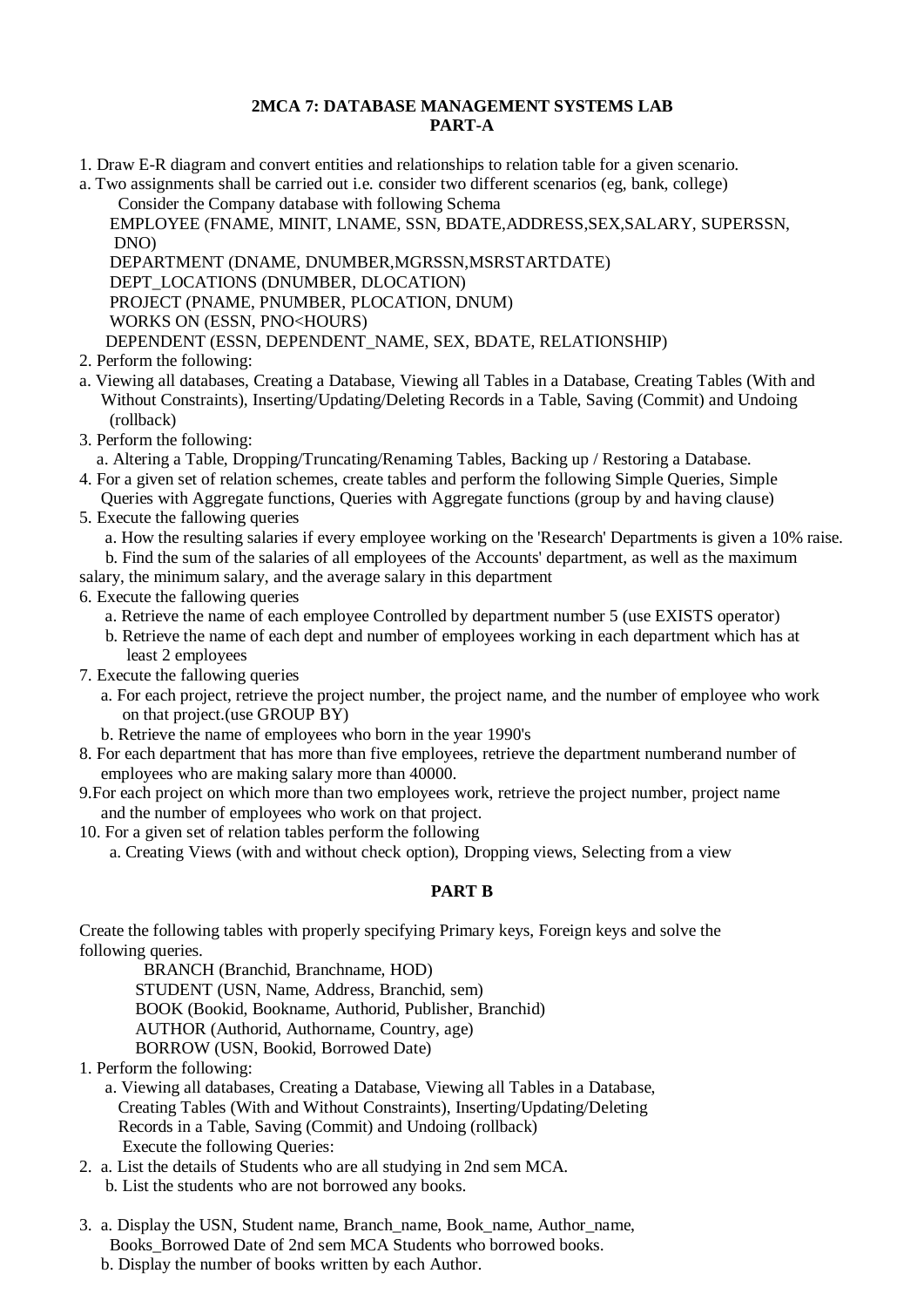- 4 a. Display the student details who borrowed more than two books. b.Display the student details who borrowed books of more than one Author.
- 5. a. Display the Book names in descending order of their names.
	- b. List the details of students who borrowed the books which are all published by the same publisher

Consider the following schema:

STUDENT (USN, name, date\_of\_birth, branch, marki, mark2, mark3, total, GPA)

- 6.Perform the following:
	- a. Creating Tables (With and Without Constraints), Inserting/Updating/Deleting Records in a Table, Saving (Commit) and Undoing (rollback)
- 7. Execute the following queries:

a. Find the GPA score of all the students.

- b. Find the students who born on a particular year of birth from the date\_of\_birth column.
- 8.a. List the students who are studying in a particular branch of study.
	- b. Find the maximum GPA score of the student branch-wise.
		- 9. a. Find the students whose name starts with the alphabet "S". b. Update the column total by adding the columns mark1, mark2, mark3.
		- 10. Execute the following queries:
		- a. Find the students whose name ends with the alphabets "AR".
		- b. Delete the student details whose USN is given as 1001.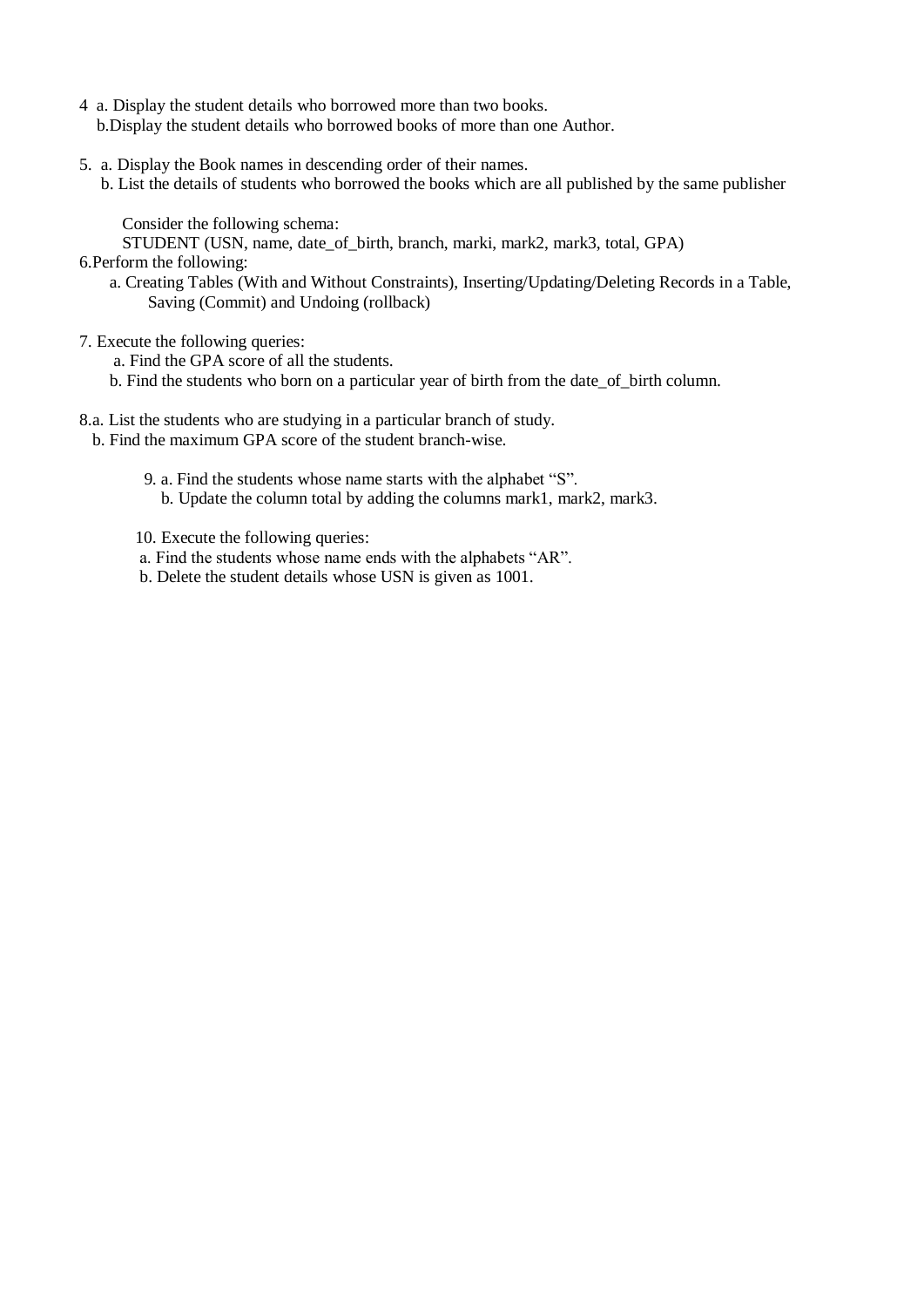### **2MCA 8: UNIX PROGRAMMING LAB PART-A**

1. Learn the use of basic UNIX commands -

- a. To access information using date, history, man, who, whoami, uptime, finger,cal.
- b. To display contents of files using cat, vi, more, head, tail, grep, cmp, wc
- c. To manage files using cat, cp, Is, my,rm, chmod, find
- d. Process utilities using ps, pid, ppid, tty, time, kill, exit
- e. Directory handling utilities using cd, mkdir, rmdir, mv, pwd
- 2. Write a shell script that displays list of all the files in the current directory to which the user has read, write and execute permissions.
- 3. Write a shell script that accepts a list of file names as its arguments, count and reports the occurrence of each word that is present in the first argument file on other argument files.
- 4. Write a shell script that accepts one or more file name as arguments and converts all of them to uppercase, provided they exist in the current directory.
- 5. Write grep commands to the following:
	- a. To select the lines from a file that has exactly 2 characters.
	- b. To select the lines from a file that has more2 than one blank spaces.
- 6. Write a shell script which accepts two file names as arguments. Compare the contents. If they are same, then delete the second file.
- 7. Write a shell script
	- a. to count number of lines in a file that do not contain vowels.
	- b. to count number of characters, words, lines in a given file.
- 8. Write a shell script to list all the files in a given directory.
- 9. Write a shell script to display list of users currently logged in.
- 10. Write a shell script to read three text files in the current directory and merge them into a single file and returns a file descriptor for the new file.

### **PART-B**

- 1. Write a program to copy a file into another using system calls.
- 2. Write a program using system call: create, open, write, close, stat, fstat, lseek.
- 3. Write a program to create a child process and allow the parent to display "parent" and the child to display "child" on the screen.
- 4. Write a program to create a Zombie process.
- 5. Write a program to implement inter process communication using pipes.
- 6. Simulate the following CPU scheduling algorithms
- a.RoundRobin b.SJF
- 7. Write a program that illustrates file locking using semaphores.
- 8. Write a program that implements a producer-consumer system with two processes (using semaphores).
- 9. Write a program that illustrates inter process communication using shared memory system calls.
- 10. Write a program that illustrates the following:
	- a. Creating message queue.
	- b. Writing to a message queue
	- c. Reading from a message queue

### *Reference Books:*

*1. Sumitabha Das: "UNIX Concepts and Applications", 4th Edition, Tata McGraw Hill, 2006.*

- *2. Kenneth Roson et al ,"UNIX: The Complete Reference", McGraw-Hill Osborne Media*
- *3. M G Venkateshmurthy, "UNIX and Shell Programming", Pearson Education Asia, 2005*
- *4. Behrouz A. Forouzan, Richard F. Gilberg, "Unix and shell Programming.", Brooks/Cole-*

*Thomson Learning, 2003*

*5. Uresh Vahalia, "UNIX Internals", Pearson Education, 2005.*

*6. Richard Stevens, Stephen Rago, "Advanced Programming in the UNIX Environment",Pearson Education, 2/e.*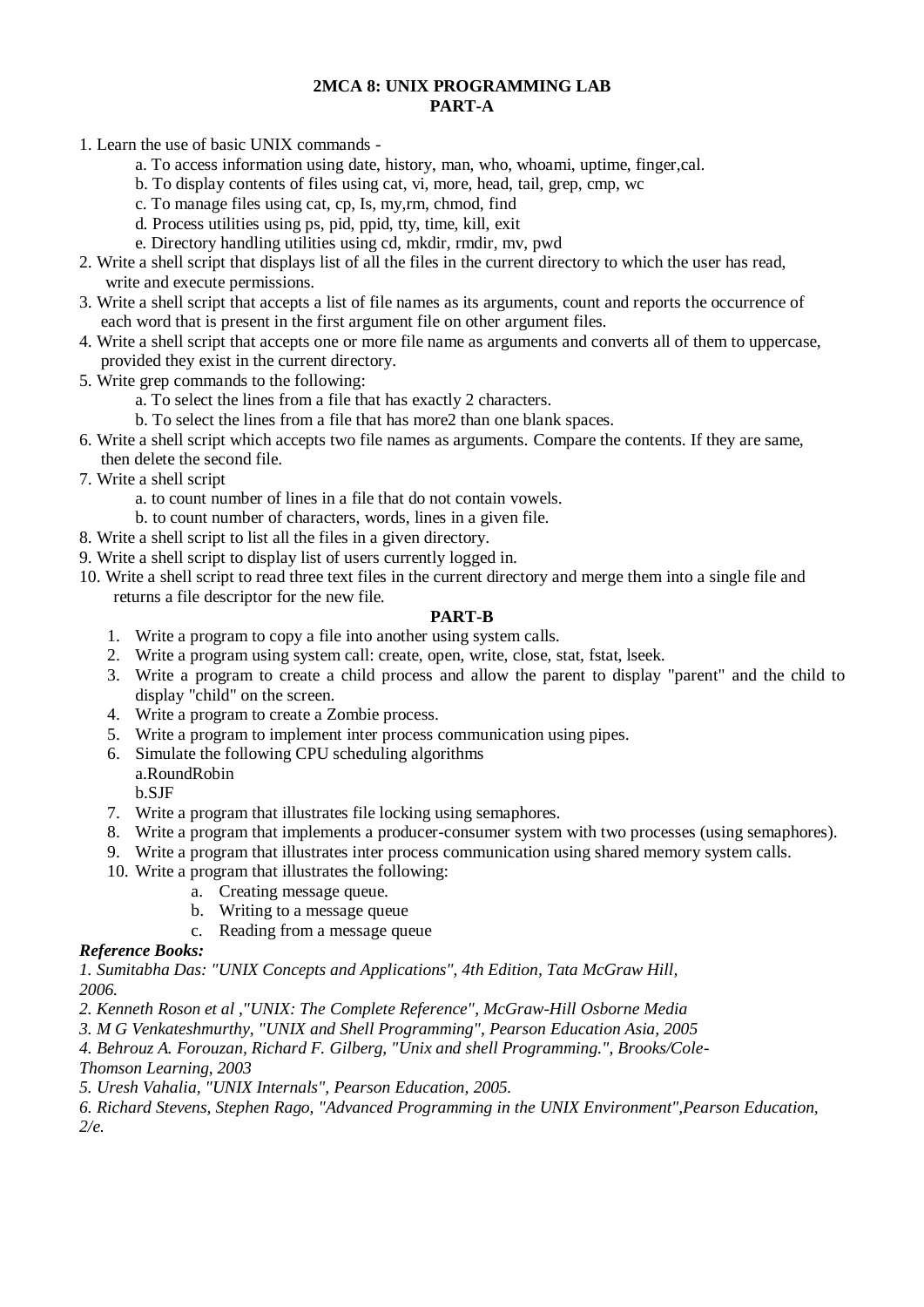## **3MCA2: QUANTITATIVE, TEACHING AND RESEARCH APTITUDE**

Total Teaching Hours: 36 No. of Hours / Week: 03

## **UNIT – I** [8 Hours]

Numbers Property – Simplification – Divisibility – HCF and LCM – Decimal Fractions –Square roots and Cube Roots – Logarithms – Antilogarithms - Surds and indices - Permutation and Combination – Probability – Odd man out series - Number series - letter series – codes – Relationships – classification.

## **UNIT – II** [7 Hours]

Time and work – Problems on Ages – Calendar – Clock – Pipes and Cistern – Time and Distance – Problems of Train – Boats and Streams. Area – Volume and surface Areas – Heights and Distances – Data Interpretation: Tabulation – Bar Graphs – Pie Charts – Line Graphs. Data Interpretation - Sources, acquisition and interpretation of data; Quantitative and qualitative data; Graphical representation and mapping of data.

**UNIT – III** [7 Hours] Simple Interest – Compound Interest – Stocks and Shares – True Discount – Banker's discount. Averages – Percentage – Profit and Loss - Ratio and Proposition – Partnership – Allegation and mixture – Chain rule. Understanding the structure of arguments; Evaluating and distinguishing deductive and inductive reasoning; Verbal analogies: Word analogy Applied analogy; Verbal classification; Reasoning Logical Diagrams: Simple diagrammatic relationship, multi diagrammatic relationship; Venn diagram; Analytical Reasoning.

## **UNIT – IV** [7 Hours]

Teaching: Nature, objectives, characteristics and basic requirements; Learner's characteristics; Factors affecting teaching; Methods of teaching; Teaching aids; Evaluation systems. Research Aptitude: Meaning, characteristics and types; Steps of research; Methods of research; Research Ethics; Paper, article, workshop, seminar, conference and symposium; Thesis writing: its characteristics and format. Reading Comprehension: A passage to be set with questions to be answered. Communication: Nature, characteristics, types, barriers and effective classroom communication.

## **UNIT – V** [7 Hours]

Higher Education System: Governance, Polity and Administration; Structure of the institutions for higher learning and research in India; formal and distance education; professional/technical and general education; value education: governance, polity and administration; concept, institutions

### **Reference**

- 1. R.S. Aggarwal, Quantitative Aptitude, S. Chand & Company, New Delhi, 2012
- 2. Govind Prasad Singh and Rakesh Kumar, Text Book of Quickest Mathematics (for all Competitive Examinations),
- 3. Kiran Prakashan, 2012.R.S. Aggarwal, Objective Arithmetic, S. Chand & Company, New Delhi, 2005.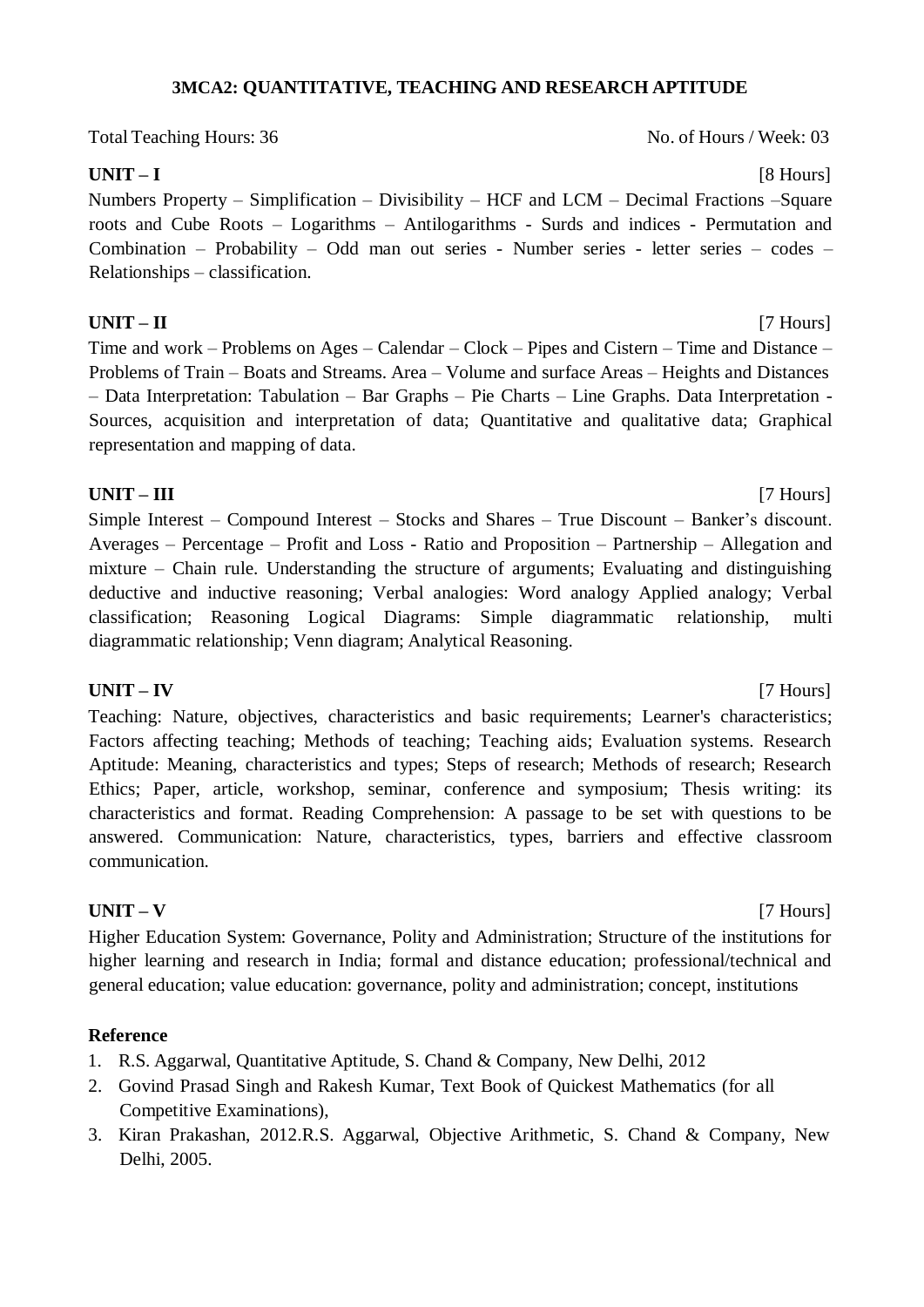- 4. Dr. Lal,Jain,Dr. K. C. Vashistha, "U.G.C.- NET/JRF/SET Teaching & Research Aptitude", Upkar Prakashan, 2010.
- 5. "UGC NET/SLET: Teaching & Research Aptitude", Bright Publications, 2010.

# **3MCA3: RESEARCH METHODOLOGY**

Total Teaching Hours: 52 No. of Hours / Week: 04

**UNIT – I** [12 Hours] Introduction: Definition and objectives of Research – Types of research, Various Steps in Research process, Mathematical tools for analysis, Developing a research question Choice of a problem Literature review, Surveying, synthesizing, critical analysis, reading materials, reviewing, rethinking, critical evaluation, interpretation, Research Purposes, Ethics in research – APA Ethics code.

# $UNIT - II$  [10 Hours]

Quantitative Methods for problem solving: Statistical Modeling and Analysis, Time Series Analysis Probability Distributions, Fundamentals of Statistical Analysis and Inference, Multivariate methods, Concepts of Correlation and Regression, Fundamentals of Time Series Analysis and Spectral Analysis, Error Analysis, Applications of Spectral Analysis.

## **UNIT – III** [10 Hours]

Tabular and graphical description of data: Tables and graphs of frequency data of one variable, Tables and graphs that show the relationship between two variables , Relation between frequency distributions and other graphs, preparing data for analysis

## **UNIT - IV** [10 Hours]

Soft Computing: Computer and its role in research, Use of statistical software SPSS, GRETL etc in research. Introduction to evolutionary algorithms - Fundamentals of Genetic algorithms, Simulated Annealing, Neural Network based optimization, Optimization of fuzzy systems.

## **UNIT - V** [10 Hours]

Structure and Components of Research Report, Types of Report, Layout of Research Report, Mechanism of writing a research report, referencing in academic writing.

## **Reference**

- 1. C.R. Kothari, Research Methodology Methods and Techniques, 2/e, Vishwa Prakashan, 2006.
- 2. Donald H.McBurney, Research Methods, 5th Edition, Thomson Learning, ISBN:81-315-0047- 0,2006.
- 3. Donald R. Cooper, Pamela S. Schindler, Business Research Methods, 8/e, Tata McGraw-Hill Co. Ltd., 2006.
- 4. Fuzzy Logic with Engg Applications, Timothy J.Ross, Wiley Publications, 2nd Edition, 2004.
- 5. Simulated Annealing: Theory and Applications (Mathematics and Its Applications, by P.J. van Laarhoven & E.H. Aarts[e], 19.
- 6. Genetic Algorithms in Search, Optimization, and Machine Learning by David E. publisher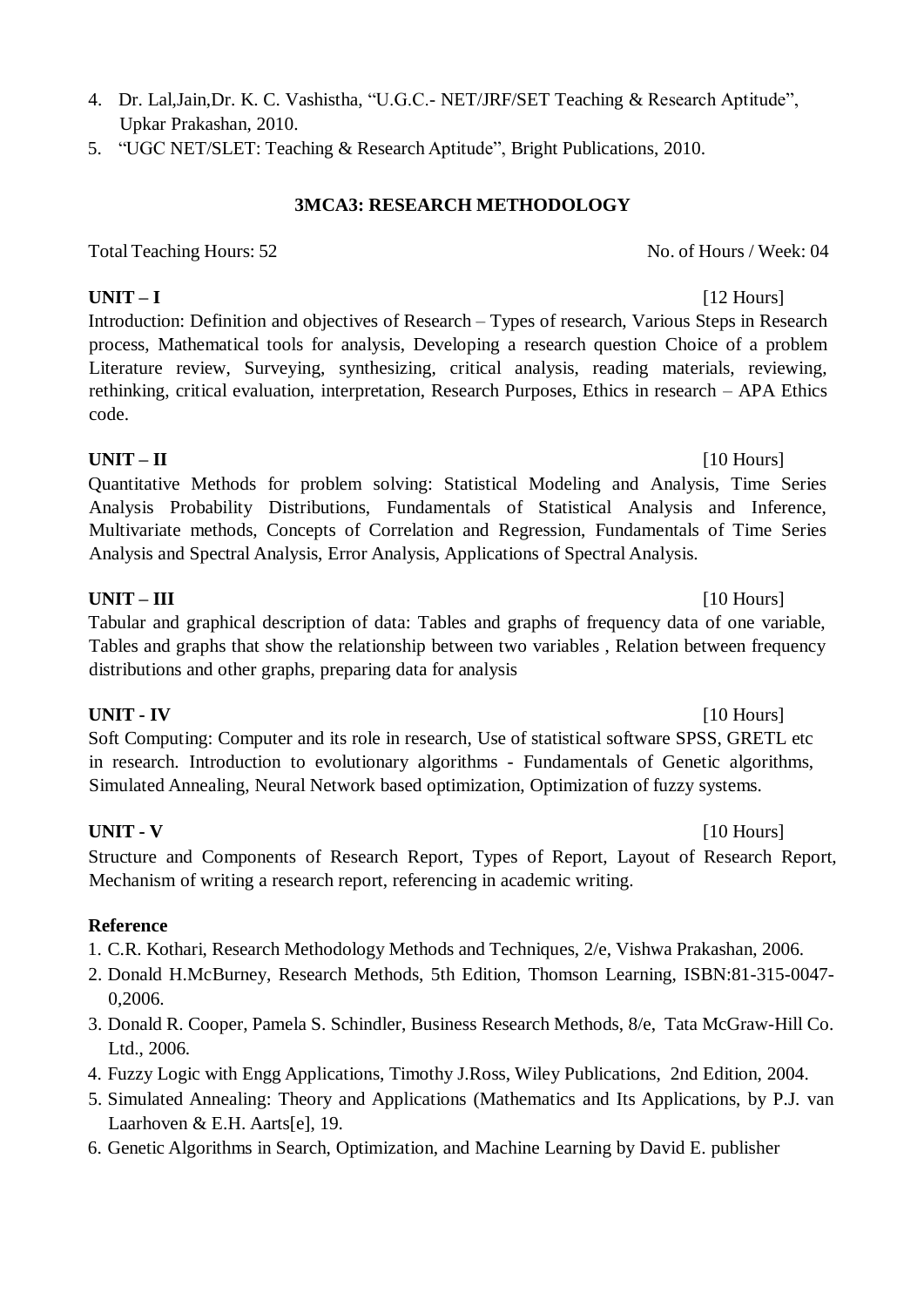### **MACHINE LEARNING (ELECTIVE)**

Total Teaching Hours: 52 No. of Hours / Week: 04

### **Module 1 : Introduction to Machine Learning** [12 Hours]

Introduction**,** Perspectives & Issues in ML**,** designing learning systems, Concepts of hypotheses, Version space, inductive bias, Performance metrics-accuracy, precision, recall, sensitivity, specificity, AUC, RoC, Bias Variance decomposition. Decision Trees Learning: Basic algorithm (ID3), Hypothesis search and Inductive bias, Issues in Decision Tree Learning – Overfitting, Solutions to overfitting, dealing with continuous values.

**Module 2: Supervised Learning with KNN, ANN, SVM** [10 Hours] Instance-based learning: k-nearest neighbour learning, Artificial Neural networks: Introduction, Perceptrons, Multi-layer networks and back-propagation, Activation Units, Support Vector Machines – margin and maximization, SVM - The primal problem, the Lagrangian dual, SVM – Solution to the Lagrangian dual.

# **Module 3: Probabilistic and Stochastic Models:** [10 Hours] Bayesian Learning – Bayes theorem, Concept learning, Maximum likelihood, Bayes optimal classifier, Gibbs algorithm, Naive Bayes classifier, Expectation maximization and Gaussian Mixture Models, Hidden Markov models

## **Module 4: Unsupervised Learning and Association Mining** [10 Hours]

Hierarchical vs non-hierarchical clustering, Agglomerative and divisive clustering, K-means clustering, Bisecting k-means, K-Means as special case of Expectation, Maximization, Kmedoid clustering, Association Mining: Apriori algorithm. Finding frequent itemsets, mining association rules, FP-growth – FP trees, Mining frequent items from an FP-Tree, Dimensionality reduction techniques – PCA, SVD.

## **Module 5: Genetic Algorithms** [10 Hours]

Genetic Algorithms – Representing hypothesis, Genetic operators and Fitness function and selection, Simple applications of the Genetic Algorithm, application of GA in Decision tree, Genetic Algorithm based clustering, Single Objective and Bi-objective optimization problems using GA, using GA to emulate Gradient descent/ascent.

### **Reference Books:**

- 1. Ethem Alpaydin,"Introduction to Machine Learning", MIT Press, Prentice Hall of India, Third Edition 2014
- 2. Jiawei Han and Micheline Kambers and Jian Pei, "Data Mining –Concepts and Techniques", 3rd edition, Morgan Kaufman Pub
- 3. Charu C. Aggarwal, "Data Classification Algorithms and Applications", CRC Press, 2014.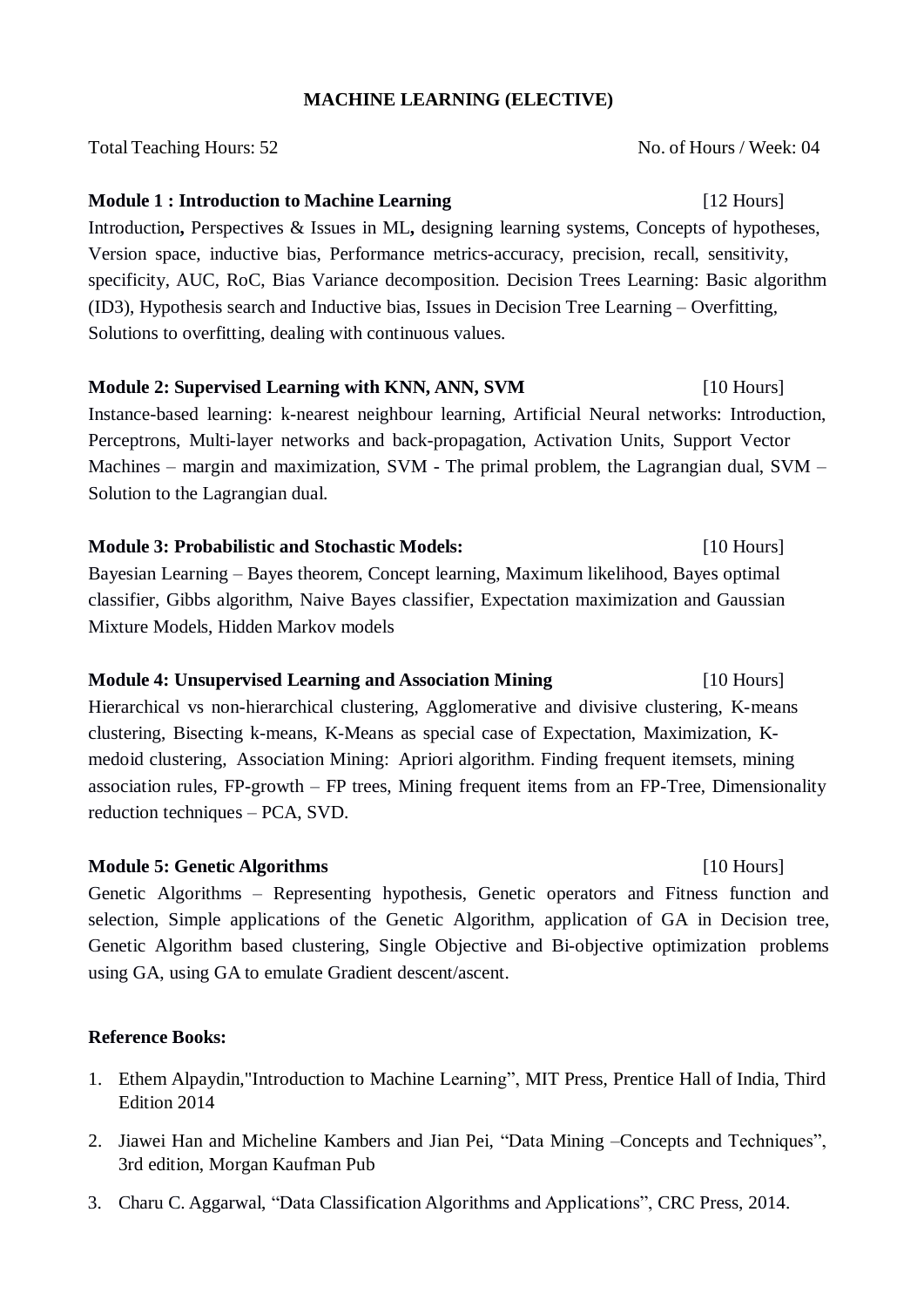- 4. Charu C. Aggarwal, "DATA CLUSTERING Algorithms and Applications", CRC Press, 2014.
- 5. "Machine Learning", Tom Mitchell, McGraw Hill Education (India), 2013.

# **BIG DATA & ANALYTICS (ELECTIVE)**

Total Teaching Hours: 52 No. of Hours / Week: 04

Introduction to Big Data, Big data definition, enterprise / structured data, social / unstructured data, unstructured data needs for analytics, what is Big Data, Big Deal about Big Data, Big Data Sources, Industries using Big Data, Big Data challenges.

**Unit II** [10 Hours] Data Pre-processing, why to pre-process data? Data cleaning: Missing Values, Noisy Data, Data Integration and transformation, Data Reduction: Data cube aggregation, Dimensionality Reduction, Data Compression, Numerosity Reduction, Data Mining Primitives, Languages and System Architectures: Task relevant data, Kind of Knowledge to be mined, Discretization and Concept Hierarchy

**Unit III** [10 Hours] Introduction to Classification and Prediction, Issues regarding Classification, Classification using Decision trees, Bayesian Classification, Classification by Backpropagation, Prediction Classification Accuracy, Introduction of Clustering, Spatial mining, Web mining, Text mining

Introduction of Big data programming-Hadoop, History of Hadoop, The ecosystem and stack, Components of Hadoop, Hadoop Distributed File System (HDFS), Design of HDFS, Java interfaces to HDFS, Architecture overview, Development Environment, Hadoop distribution and-basic commands, Eclipse development.

## **Unit V** [12 Hours]

Pig: Introduction to PIG, Execution Modes of Pig, Comparison of Pig with Databases, Grunt, Pig Latin, User Defined Functions, Data Processing operators.

Hive: Hive Shell, Hive Services, Hive Metastore, Comparison with Traditional Databases, HiveQL, Tables, Querying Data and User Defined Functions.

Hbase: HBasics, Concepts, Clients, Example, Hbase Versus RDBMS. Big SQL

Data Analytics with R Machine Learning: Introduction, Supervised Learning, Unsupervised Learning, Collaborative Filtering.

**Case Study:** Implement your leanings to find sectors in which different companies ought to inves

## **Reference**

1. Seema Acharya, Subhasini Chellappan, "Big Data Analytics" Wiley 2015.

## **Unit III** [10 Hours]

# **Unit I** [10 Hours]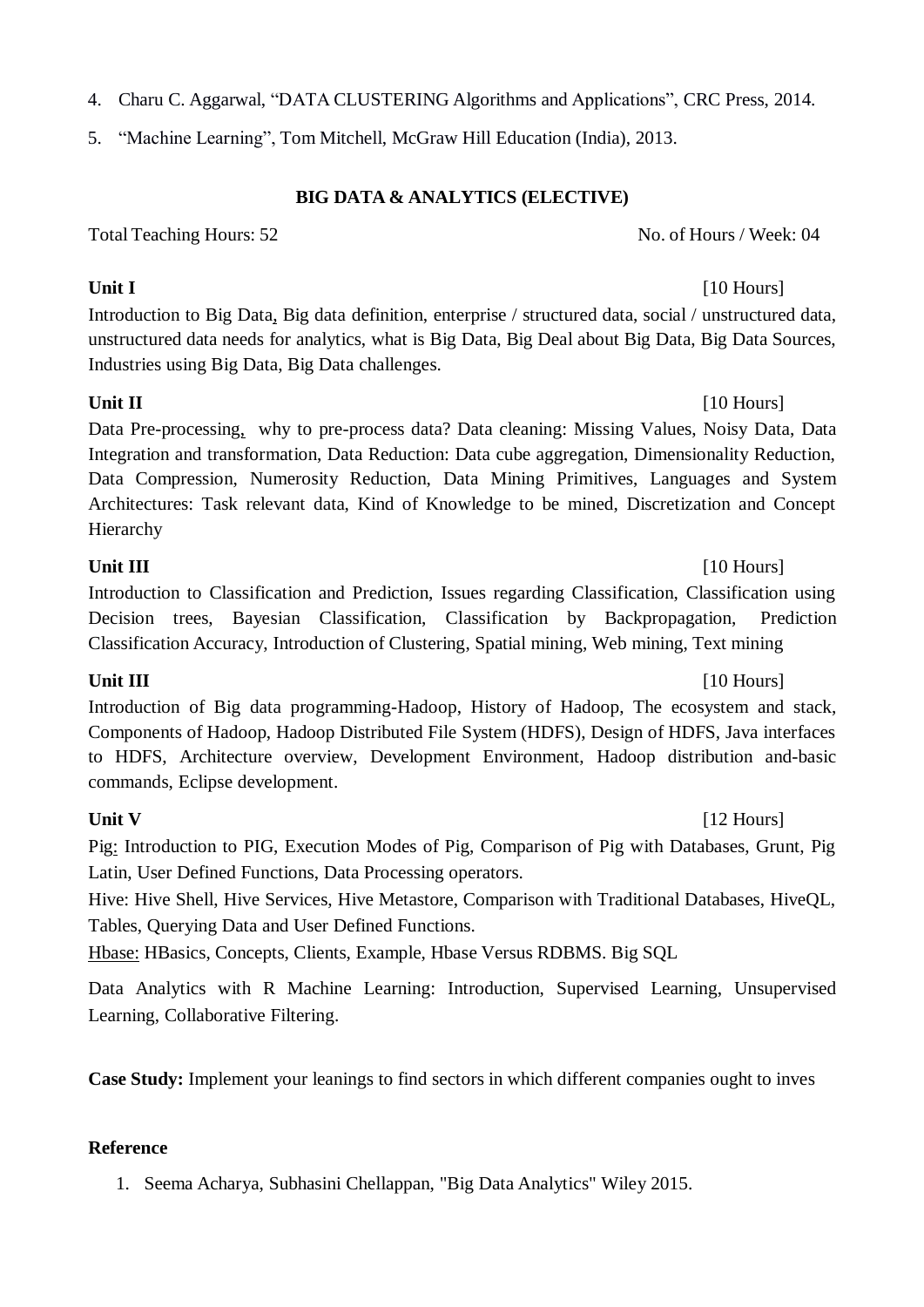- 2. Tom White " Hadoop: The Definitive Guide" Third Edit on, O'reily Media, 2012.
- 3. Big Data Analytics: From Strategic Planning to Enterprise Integration with Tools, Techniques, NoSQL, and Graph. By David Loshin, Elsevier, August 23, 2013.
- 4. White, T. (2012). Hadoop: The definitive guide. " O'Reilly Media, Inc."Smolan, R. (2013). The human face of big data.
- 5. Tom Plunkett, Mark Hornick, "Using R to Unlock the Value of Big Data: Big Data Analytics with Oracle R Enterprise and Oracle R Connector for Hadoop", McGraw-Hill/Osborne Media (2013), Oracle press.
- 6. Mayer-Schönberger, V., & Cukier, K. (2013). Big data: A revolution that will transform how we live, work, and think. Houghton Mifflin Harcourt. Holmes, A. (2012). Hadoop in practice. Manning Publications Co..
- 7. Simon, P. (2013). Too big to ignore: the business case for big data (Vol. 72). John Wiley & Sons.
- 8. Robert D. Schneider , Hadoop for Dummies, Wiley India.

## **CRYPTOGRAPHY AND NETWORK SECURITY (ELECTIVE)**

Total Teaching Hours: 52 No. of Hours / Week: 04

**Unit I** [12 Hours] Security Trends, The OSI Security Architecture, Security Attacks, Security Services, Security Mechanisms, A Model for Network Security, Symmetric Ciphers, Classical Encryption Techniques, Symmetric Cipher Model, Substitution Techniques, Transposition Techniques, Steganography

**Unit II** [10 Hours]

Block Cipher Principles, The Data Encryption Standard, The Strength of DES, Differential and Linear Cryptanalysis, Block Cipher Design The AES Polynomials with Coefficients in GF(28), Simplified AES, Multiple Encryption and Triple DES, Block Cipher Modes of Operation, Stream Ciphers and RC4

### **Unit III** [10 Hours]

Fermat's and Euler's Theorem, The Chinese Remainder Theorem, The RSA Algorithm, Key Management, Diffie-Hellman Key Exchange, Elliptic Curve Arithmetic, Elliptic Curve Cryptography, Authentication Requirements, Authentication Functions, Message Authentication Codes, Hash Functions, Security of Hash Functions and Macs

Digital Signatures, Authentication Protocols, Digital Signature Standard, Kerberos, X.509 Authentication Service, Public-Key Infrastructure, IP Security Overview, IP Security Architecture, Authentication Header, Encapsulating Security Payload, Combining Security Associations, Key Management

## **Unit IV** [10 Hours]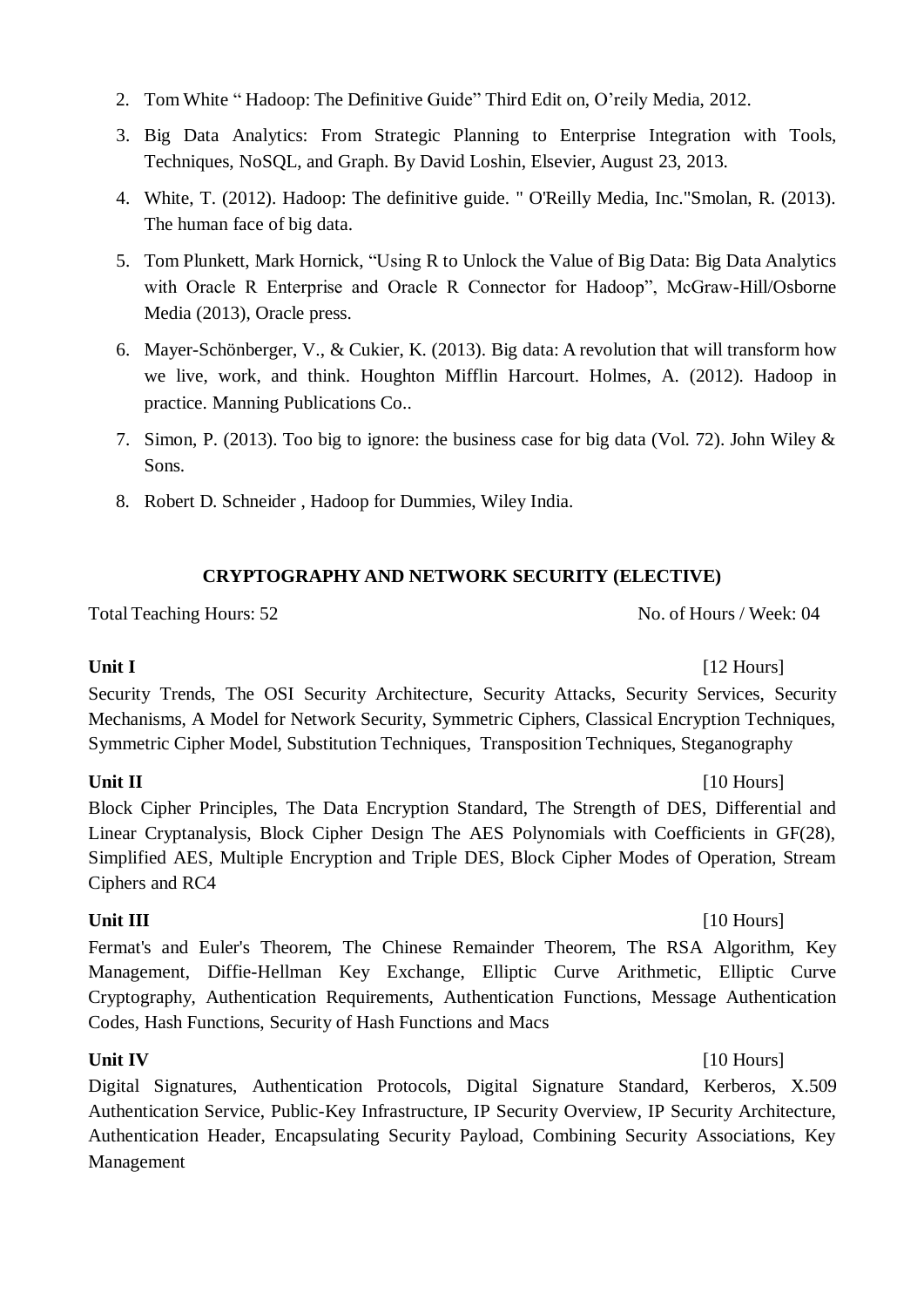### **Unit V**

Web Security, Secure Socket Layer and Transport Layer Security, Intruders, Intrusion Detection, Password Management, Malicious Software, Firewalls

## **References**

1. William Stallings, Cryptography and Network Security: Principles and Practice, 7th Edition, Pearson

## **CLOUD COMPUTING (ELECTIVE)**

Total Teaching Hours: 52 No. of Hours / Week: 04

**Unit I** [10 Hours] Introduction of Cloud Computing: What is Cloud Computing, How it works, Types of Cloud, Goals & Challenges, Leveraging Cloud Computing, Cloud Economics and Total Cost of Ownership Cloud Service Models.

**Unit II** [12 Hours]

Software as a Service (SaaS): Overview of the Cloud application development lifecycle, Challenges in SaaS Model, SaaS Integration Services, Advantages and Disadvantages. Infrastructure as a Services (IaaS): Evolution of infrastructure migration approaches, Virtual Machines, VM Migration Services, Cloud Infrastructure services, Advantages and Disadvantages.

## **Unit III** [10 Hours]

Platform as a service (PaaS): Evolution of computing paradigms and related components (distributed computing, utility computing, Cloud computing, grid computing, etc.), Cloud platform services, Integration of Private and Public Cloud, Advantages and Disadvantages.

## **Unit IV** [10 Hours]

Programming Model: Parallel and Distributed Programming Paradigms, MapReduce, Twister and Iterative MapReduce, Hadoop Library from Apache, Mapping Applications, Programming Support Google App Engine, Amazon AWS, Cloud Software Environments, Eucalyptus, Open Nebula, OpenStack, Aneka, CloudSim.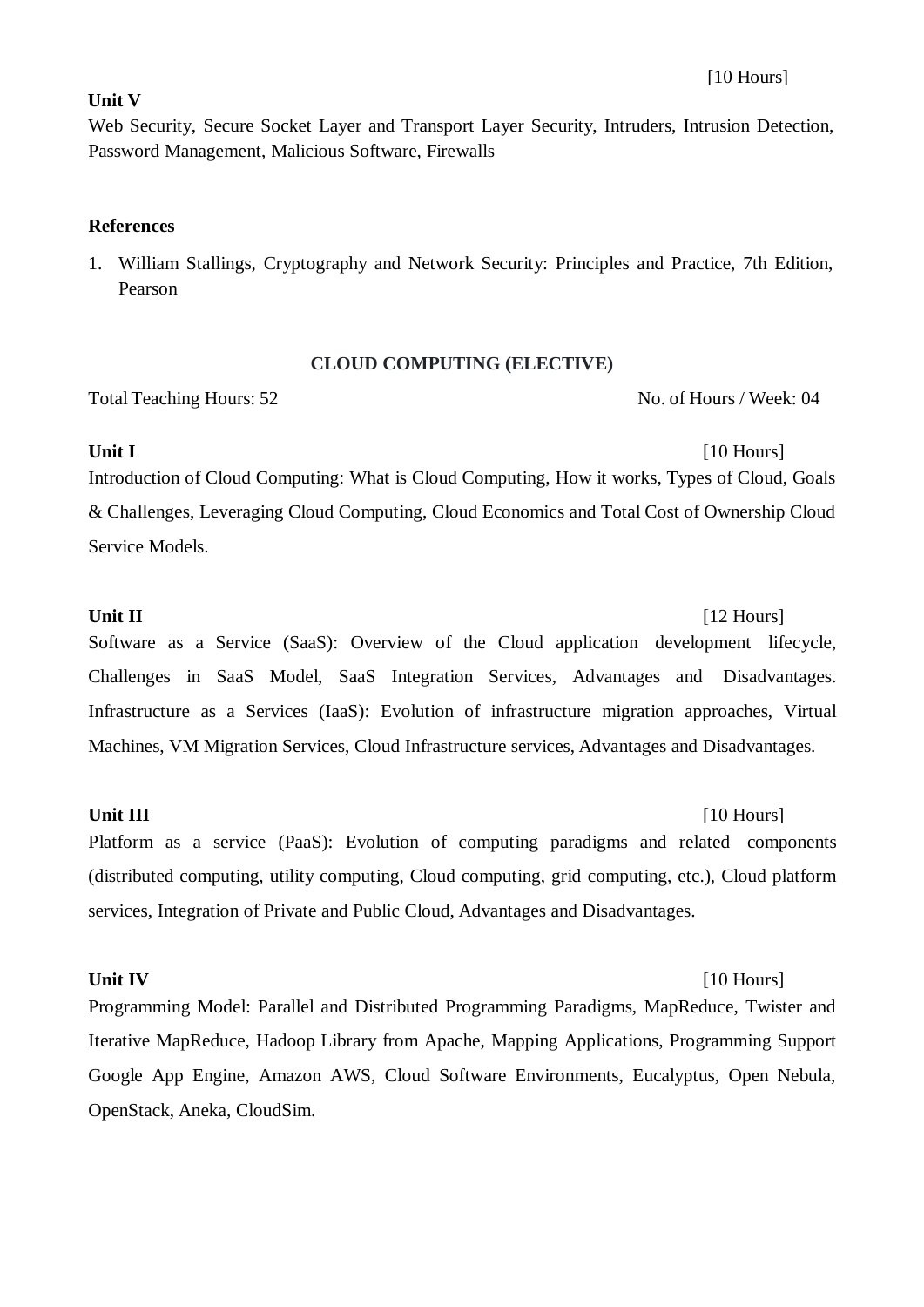### **Unit V**

Cloud Security Tools and technologies: Infrastructure Security, Network level security, Host level security, Application level security, Data privacy and security Issues, Access Control and Authentication in cloud computing, the data security in Private and Public Cloud Architecture, Legal issues and Aspects, Multi-tenancy issues

### **References:**

- 1. George Reese, "Cloud Application Architectures: Building Applications and Infrastructure in the Cloud" O'Reilly Gautam Shroff, Enterprise Cloud Computing, Cambridge University Press,2011
- 2. Judith Hurwitz, R Bloor, M.Kanfman, F.Halper "Cloud Computing for Dummies", Wiley India Edition, First Edition
- 3. Rajkumar Buyya, James Broberg, Andrzej M. Goscinski, "Cloud Computing : Principles and Paradigms", Wiley Publication,2011
- 4. Kai Hwang, Geoffrey C Fox, Jack G Dongarra, "Distributed and Cloud Computing, From ParallelProcessing to the Internet of Things", Morgan Kaufmann Publishers, 2012
- 5. RajkumarBuyya, Christian Vecchiola, S.ThamaraiSelvi, 'Mastering Cloud Computing", TMGH,2013

### **WEB PROGRAMMING (ELECTIVE)**

Total Teaching Hours: 52 No. of Hours / Week: 04

**Unit I** [12 Hours] HTML5 and JavaScript: Local Storage, Web Workers, Drag and Drop, Introduction to Client-Side Scripting, JavaScript Basics, Functions, Objects, Hoisting, Arrays, JavaScript Objects

DOM and DOM Events: Accessing and modifying DOM, Events and Event Handlers - Load, Mouse, Synthetic Events, Key and Form Related Events, Event Bubbling, Cookies

**Unit III** [10 Hours] Apache: MIME, http, httpd Server, Request Response Formats Basics, Configuration, Debugging, .htaccess

## **Unit II** [10 Hours]